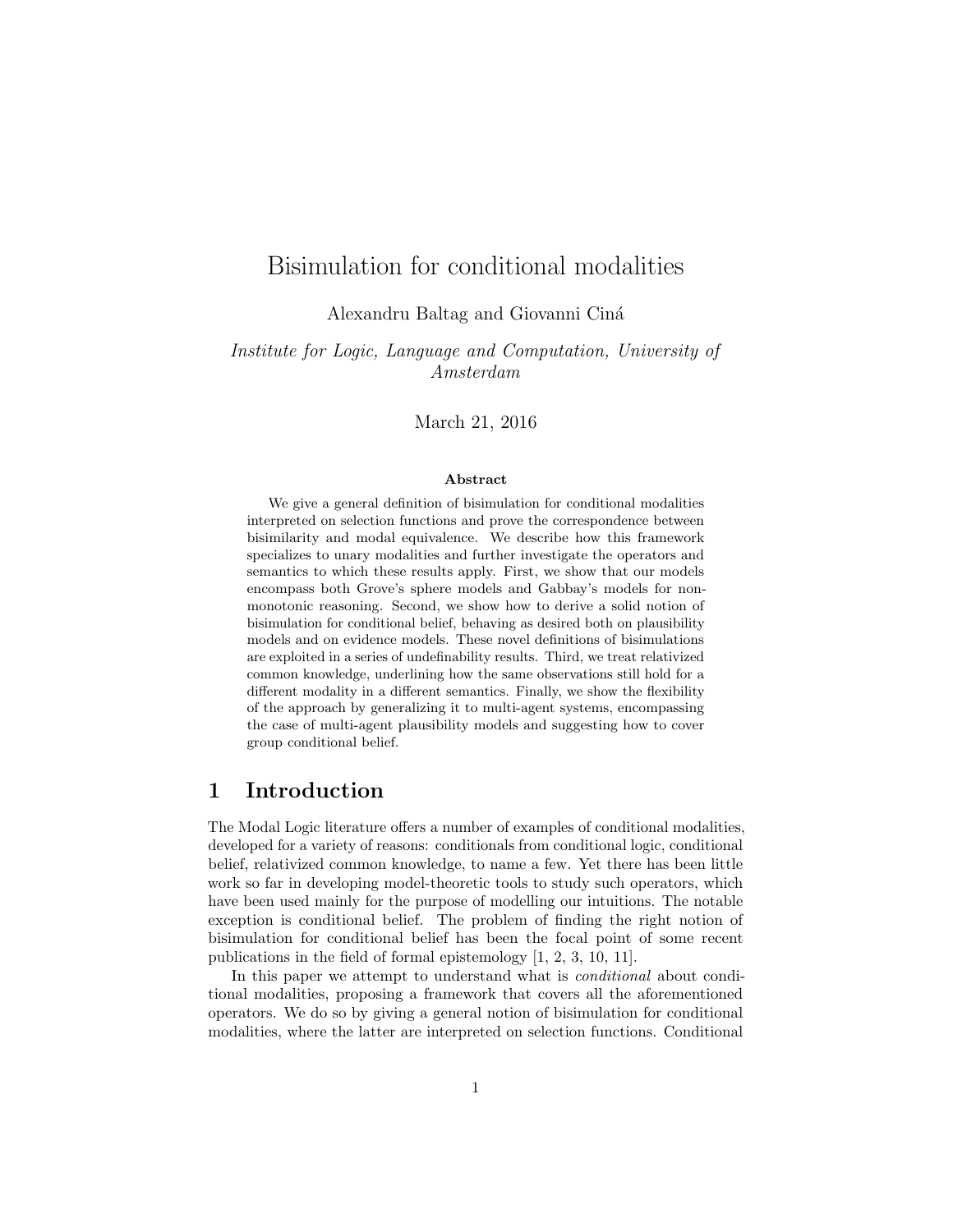logics, together with selection functions, have a long history and tradition in philosophical logic [18, 16, 9, 27]; they have been used in various applications such as non-monotonic inference, belief change and the analysis of intentions and desires. We thus tackle the problem at a high level of generality; this bird's eye perspectives enables a streamlined presentation of the main arguments, avoids repetitions and highlights the crucial assumptions.

To ensure that the notion of bisimulation is a good fit for the logic, the key result that one would like to obtain is the classical theorem 'bisimilarity iff modal equivalence, on some restricted class of models', echoing the analogous theorem for basic modal logic.<sup>1</sup> In other words, one wants to characterize exactly when two models are indistinguishable by means of a conditional modality. Such a result is however not the end of the story, a well behaved notion of bisimulation should also satisfy the following list of desiderata:

- 1. The bisimulation should be structural, that is, it should not make reference to formulas of the modal language besides the atomic propositions featuring in the basic condition "if w and w' are bisimilar then  $\forall p$  we have  $w \in V(p)$  iff  $w' \in V(p)$ ".<sup>2</sup>
- 2. Ideally such bisimulation should be closed under unions and relational composition. The former ensures the existence of a largest bisimulation, while the latter guarantees that the related notion of bisimilarity is transitive.
- 3. The definition of such bisimulation should be in principle independent from additional parts of the structure that do not appear in the semantics of the conditional modality: two states should be indistinguishable only if they behave in the same with respect to the features that the conditional modality can "detect". This feature makes the bisimulation **modular**, allowing us to add further conditions to it in order to take care of additional operators in the language and still retain the correspondence with modal equivalence.
- 4. When the unconditional modality is amenable to different semantics, the bisimulation for the conditional version should generalize the bisimulation for the unconditional modality uniformly across semantics.

In this paper we provide a notion of bisimulation for conditional modalities that satisfies all the desiderata in the list and prove the correspondence between bisimilarity and modal equivalence for the semantics on selection functions. In the rest of the paper we discuss a number of examples of our general framework and reap the benefits of the general results. We begin by showing that our models encompass both the sphere models for belief revision and the selection function models for non-monotonic reasoning. We proceed by discussing how this

<sup>&</sup>lt;sup>1</sup>See [8] for a standard reference in Modal Logic.

<sup>2</sup>For example, a non-structural notion of bisimulation for conditional belief on epistemic plausibility models was given in [10], but was regarded as problematic by the author himself for the same reason.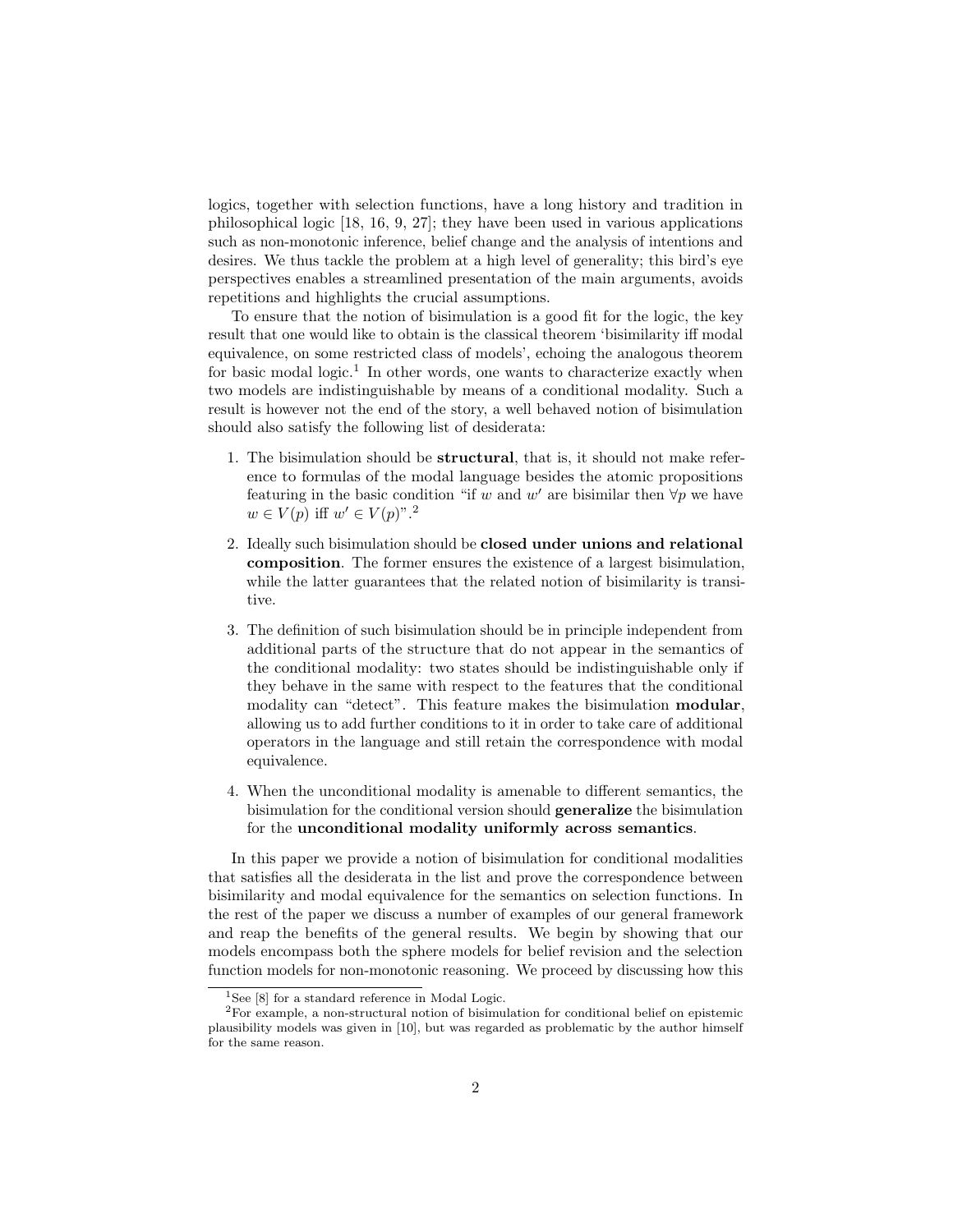approach provides a solid notion of bisimulation for conditional belief, fulfilling the list of desiderata that we put forward. We then treat another conditional operator, relativized common knowledge, underlining how the same results still hold for a different modality with a different semantics. Finally, we show the flexibility of the approach by generalizing it to multi-agent systems, on one hand encompassing the case of multi-agent plausibility models and on the other hand suggesting how to cover *group* conditional belief.

The paper proceeds from the abstract to the concrete. In Section 2 we define conditional logic with semantics of selection function and give a general notion of bisimulation for conditional modalities; such notion is used to prove the main results of the paper. We pause to explain how such results translate to unconditional modalities. We then proceed to compare our conditional models with Grove's sphere models and the selection function models for non-monotonic reasoning, arguing that the latter are both examples of our definition. In Section 3 we introduce plausibility models, derive a notion of bisimulation for conditional belief on such structures and instantiate the previous result to this context. The bisimulation for conditional belief is then exploited to obtain some undefinability results. Section 4 deals with evidence models, structures introduced to describe how belief and knowledge relate to a body of available evidences. We show how they can be seen as conditional models equipped with selection functions and again obtain another version of the previous results, to which we add more observations about undefinability. In Section 5 we cover the case of relativized common knowledge interpreted on Kripke models, commenting on how to relate our framework to the original Hennessy-Milner result. Section 6 describes how our analysis extends to the multi-agent case by treating the example of multiagent plausibility models and subsequently discussing the interesting issue of merging the beliefs of a group of agents. In Section 7 we discuss related work; we conclude in Section 8.

## 2 Bisimulation for conditional modalities

Consider the language

$$
\phi ::= p | \neg \phi | \psi \land \phi | \psi \leadsto \phi
$$

where  $p \in At$ , a set of atomic propositions. The formulas  $\psi \rightsquigarrow \phi$  are supposed to encode statements such as " $\phi$  is the case, conditional on  $\psi$ ". As a semantic of this logic we consider selection functions of type  $W \times \mathcal{O}(W) \to \mathcal{O}(W)$ , along the lines of [16]. Similar considerations can be cast in the more general framework proposed by Chellas in [9], but the generality of neighborhood selection functions is not really needed here, neither to prove our results or to encompass the examples of the following sections; we thus limit ourselves to Lewis' original proposal.

**Definition 2.1.** A conditional model is a tuple  $\mathcal{M} = \langle W, f, V \rangle$  with W a nonempty set of worlds, a function  $f: W \times \mathcal{P}(W) \to \mathcal{P}(W)$ , called a selection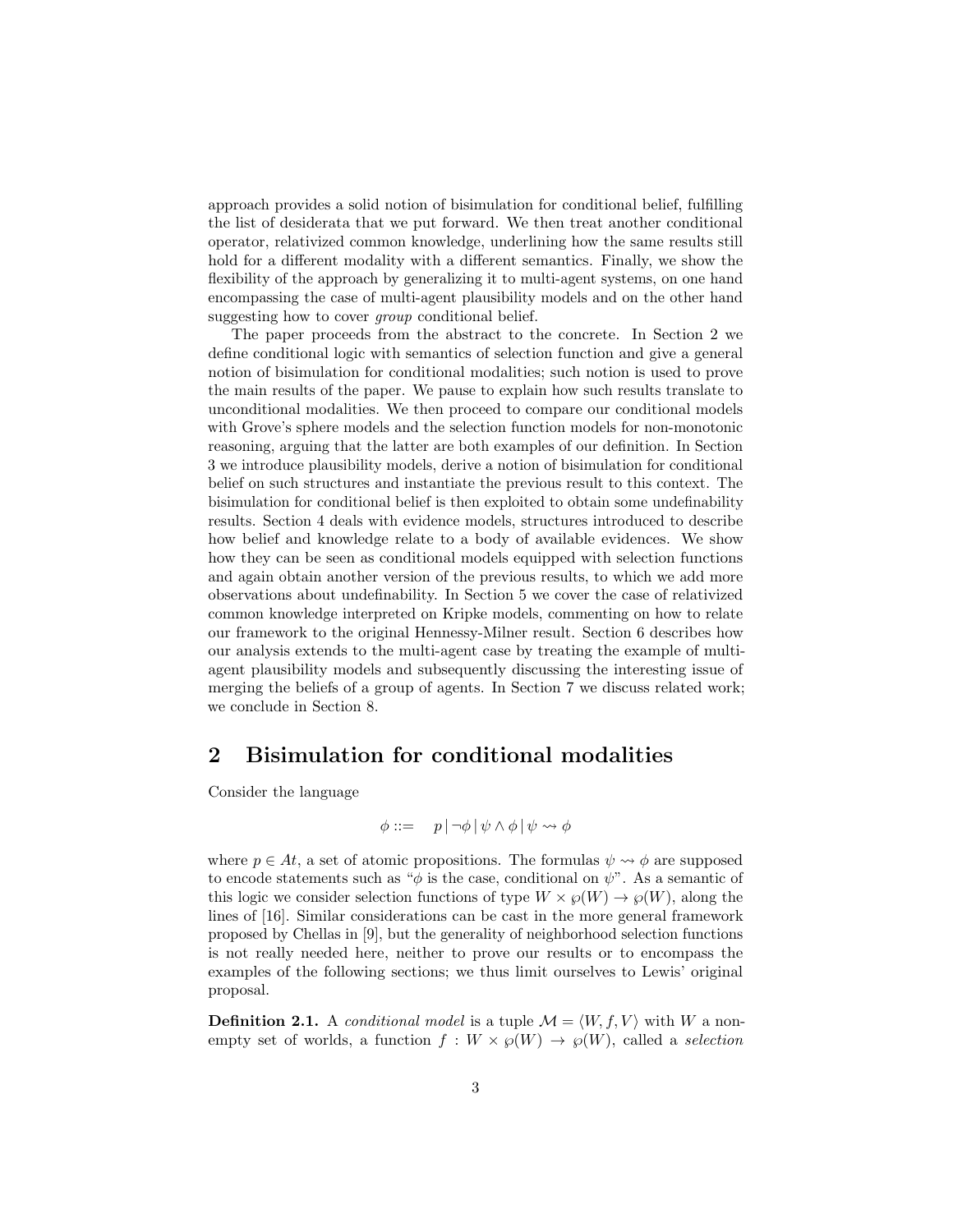function, and  $V: W \to \wp(At)$  a valuation function. The selection function is required to satisfy two conditions:

- 1. for all  $w \in W$  we have  $f(w, X) \subseteq X$ ;
- 2. if  $X \subseteq Y$  then for all  $w \in W$  we have that if  $f(w, Y) \subseteq X$  then  $f(w, Y) =$  $f(w, X)$ .

The intuition behind the selection function is that  $f(w, X)$  selects the worlds in  $X$  that are more 'relevant' or 'important' from the perspective of world  $w$ . This reading immediately explains the first condition. The second requirements prescribe what the behaviour of the selection function should be with respect to stronger conditions. If  $X$  is a stronger condition than  $Y$  and all worlds  $v$  that are relevant to  $w$  within Y are still contained in  $X$  then the worlds relevant to w with respect to  $X$  coincide with the worlds relevant to  $w$  with respect to  $Y$ .

The semantics for the propositional part of the language is the usual one, while for conditionals we have the clause:

$$
\mathcal{M}, w \vDash \psi \leadsto \phi \quad \text{iff} \quad f(w, [\![\psi]\!]_{\mathcal{M}}) \subseteq [\![\phi]\!]_{\mathcal{M}}
$$

This encodes the intuition that " $\phi$  is the case, conditional on  $\psi$ " is the case in a world w iff all the  $\psi$  worlds that are relevant to w according to f are worlds that satisfy  $\phi$ .

We now turn to the definition of bisimulation for conditional modalities, that is, the notion that is supposed to capture when two models are indistinguishable in the eyes of the language we just introduced. First we lay out some notation: given a relation  $R \subseteq W \times W'$ ,  $X \subseteq W$  and  $X' \subseteq W'$  define

- $R[X] = \{y \in W' | \exists x \in X, (x, y) \in R\}$
- $R^{-1}[X] = \{x \in W | \exists y \in X', (x, y) \in R\}$

**Definition 2.2** (Conditional Bisimulation). Given two conditional models  $\mathcal{M}_1$ and  $\mathcal{M}_2$ , a conditional bisimulation is a non-empty relation  $Z \subseteq W_1 \times W_2$  such that if  $(w, w') \in Z$  then

- for all  $p \in At, p \in V(w)$  iff  $p \in V(w'),$
- for all  $X \subseteq W$  and  $X' \subseteq W'$  such that  $R[X] \subseteq X'$  and  $R^{-1}[X'] \subseteq X$  we have that for every  $x \in f(w, X)$  there exists a  $y \in f'(w', X')$  (where f' is the selection function in  $\mathcal{M}_2$ ) such that  $(x, y) \in \mathbb{Z}$ , and viceversa.

Theorem 2.3 (Bisimilarity entails modal equivalence). Given two conditional models  $\mathcal{M}_1$  and  $\mathcal{M}_2$ , if  $(w, w') \in Z \subseteq W_1 \times W_2$ , where Z is a conditional bisimulation, then w and w' are modally equivalent with respect to the logic of conditionals.

*Proof.* Suppose that Z is a conditional bisimulation,  $(w, w') \in Z$  and  $\mathcal{M}_1, w \models$  $\psi \rightsquigarrow \phi$ . Note that by induction hypothesis on  $\psi$  we have that  $[\![\psi]\!]_{\mathcal{M}_1}$  and  $[\![\psi]\!]_{\mathcal{M}_2}$  and  $\mathbf{F}'$  in  $[\![\psi]\!]_{\mathcal{M}_2}$  satisfy the right requirements and therefore can act as  $X$  and  $X'$  in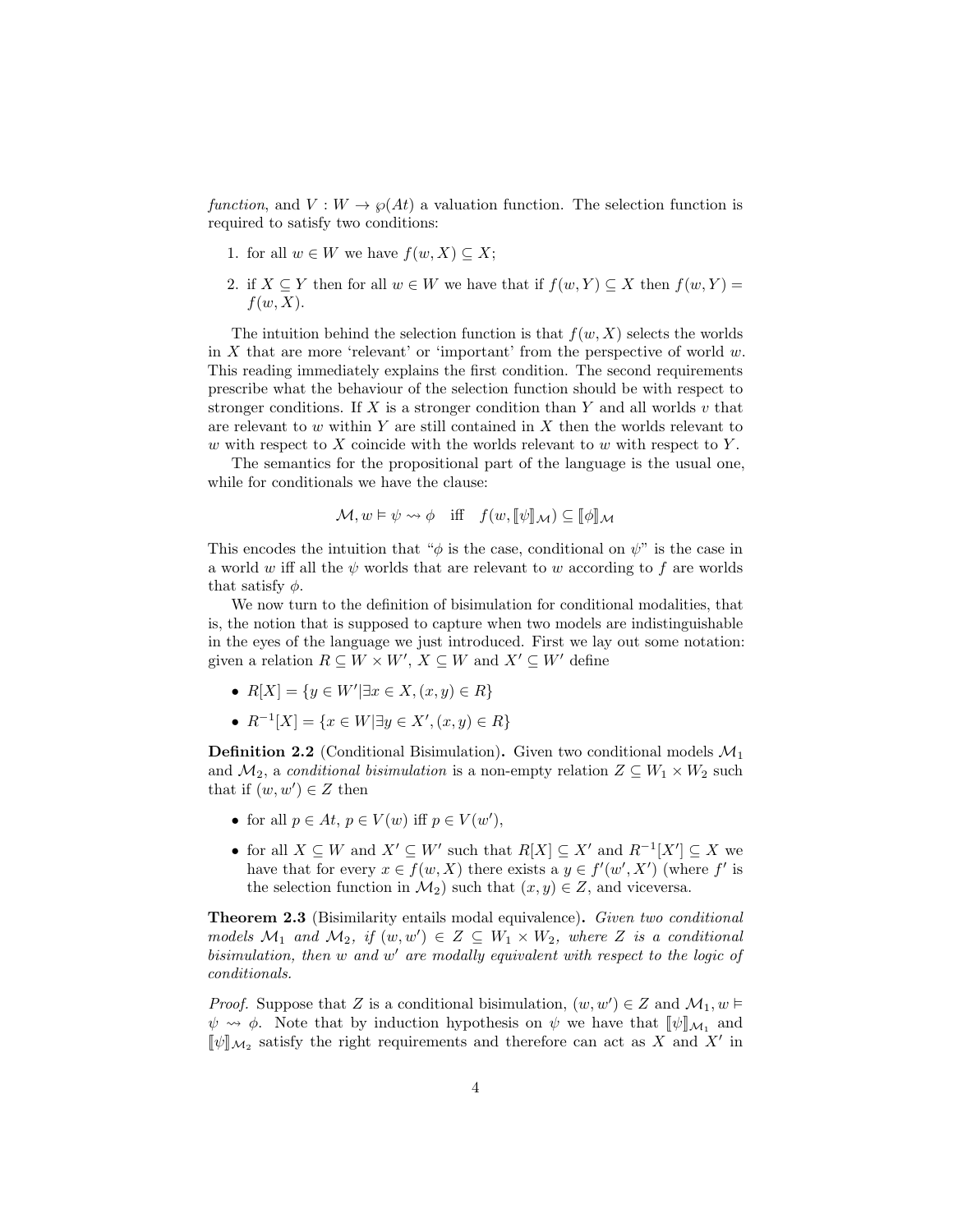the preconditions of the bisimulation property. Because of  $w \vDash \psi \leadsto \phi$  we have  $f(w, [\![\psi]\!]_{\mathcal{M}_1}) \subseteq [\![\phi]\!]_{\mathcal{M}_1}$ . Now consider  $v' \in f'(w', [\![\psi]\!]_{\mathcal{M}_2})$ . By viceversa of the bisimulation property we know that there exists a  $v \in f(w, [\![\psi]\!]_{\mathcal{M}_1})$ <br>sugh that  $(w, w') \in Z$ . By assumption and induction hypothesis on  $\phi$  we get such that  $(v, v') \in Z$ . By assumption and induction hypothesis on  $\phi$  we get  $\mathcal{M}_2, v' \models \phi$ . Since v' was generic we can conclude that  $f'(w', \llbracket \psi \rrbracket_{\mathcal{M}_2}) \subseteq \llbracket \phi \rrbracket_{\mathcal{M}_2}$ ,<br>thus  $M, w' \models \psi, w \phi$ . For the converse use the other direction of the highwalation thus  $\mathcal{M}_2, w' \models \psi \rightsquigarrow \phi$ . For the converse use the other direction of the bisimulation property.  $\Box$ 

Note that this proof does not make use of the properties of selection functions. However, they will turn out to be crucial in the following Theorem.

**Theorem 2.4** (Modal equivalence entails bisimilarity on finite models). Given two finite conditional models  $\mathcal{M}_1$  and  $\mathcal{M}_2$ , if w and w' are modally equivalent then  $(w, w') \in Z \subseteq W_1 \times W_2$ , where Z is a conditional bisimulation.

Proof. We show that the relation of modal equivalence is a conditional bisimulation, we will call it Z for short.

First a preliminary observation. Call  $X$  and  $X'$  the two sets satisfying  $Z[X] \subseteq X'$  and  $Z^{-1}[X'] \subseteq X$ . We show how to build a formula  $\alpha$  that plays the role of X and X' as precondition. Notice that we can divide the domain of  $\mathcal{M}_1$ into three disjoint parts

- $\bullet$  X
- A, the set of elements having some modally equivalent counterparts in  $X$ , but having no modally equivalent counterpart in  $\mathcal{M}_2$
- $W_1 \backslash X \cup A$

Notice how the conditions on  $X$  and  $X'$  enforce the property of  $A$ : an element in A cannot have a counterpart in  $X'$ , or otherwise would be already in  $X$ ; an element of A cannot have a modally equivalent counterpart in  $W_2\backslash X'$  or X itself would violate the first precondition. A symmetric partition can be defined on the model  $\mathcal{M}_2$ , switching the roles of X and X'; we will indicate with A' the corresponding region in  $\mathcal{M}_2$ .

Since the image of  $X$  under  $Z$  lies within  $X'$ , we know that the elements in  $X$  are not modally equivalent to the elements outside  $X'$ , thus the elements in  $X \cup A$  are also not modally equivalent to the elements outside  $X'$ . Since we are dealing with finite models we can enumerate the elements in  $X \cup A$ , call them  $x_1, \ldots, x_n$ , and the elements in  $W_2\backslash X' \cup W_1\backslash X \cup A$ , call them  $y_1, \ldots, y_m$ . By our assumptions and definition of the partition we know that for each  $i$  and  $j$ , with  $1 \leq i \leq n$  and  $1 \leq j \leq m$ , there is a formula  $\psi_{ij}$  such that  $x_i \models \psi_{ij}$  and  $y_i \not\vdash \psi_{ij}$ . We can thus construct a formula

$$
\gamma := \bigvee_{1 \leq i \leq n} \bigwedge_{1 \leq j \leq m} \psi_{ij}
$$

that is true at each  $x_i$  in  $X \cup A$  and false at each  $y_j$  in  $(W_2 \backslash X') \cup (W_1 \backslash X \cup A)$ . Symmetrically, there must be a formula  $\gamma'$  that is true at  $X' \cup A'$  and false at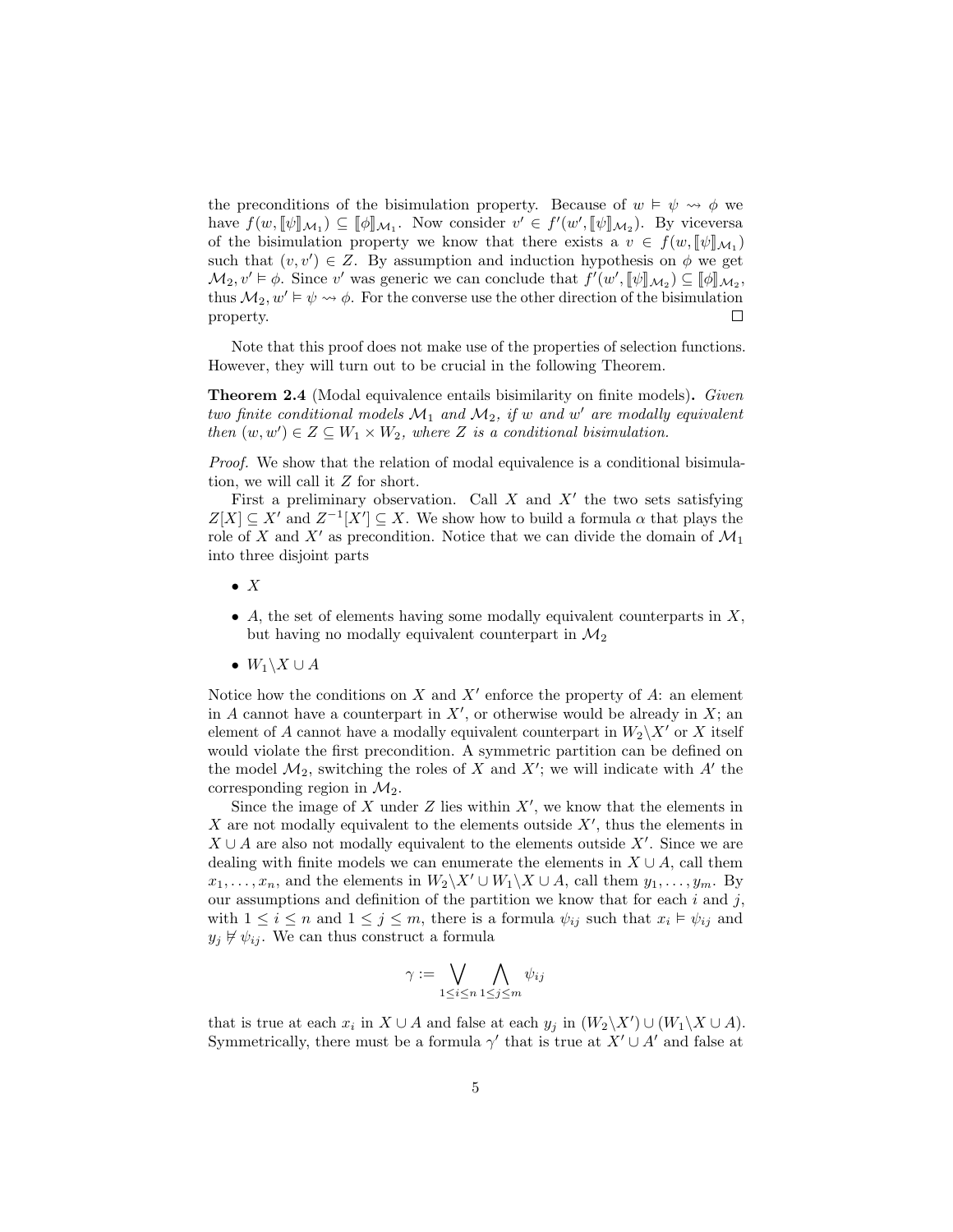$W_1 \backslash X \cup W_2 \backslash X' \cup A'$ . Now consider the formula

$$
\alpha := \gamma \vee \gamma'
$$

Let us have a closer look at the extension of  $\alpha$  in  $\mathcal{M}_1$ . We have that  $\gamma'$  is false outside X, hence its extension lies within X. As for  $\gamma$ , we know it is true at  $X \cup D$  and false in  $W_1 \backslash X \cup A$ . Thus the extension of  $\gamma \vee \gamma'$ , and therefore of the formula  $\alpha$  itself, is  $X \cup A$ . We can make an analogous argument to show that the extension of  $\alpha$  in  $\mathcal{M}_2$  is  $X' \cup A'$ .

Say now that  $(w, w') \in Z$  and reasoning by contradiction suppose Z does not satisfy the bisimulation property for sets  $X$  and  $X'$ . This means that there is an  $x \in f(w, X)$  such that for all  $y \in f'(w', X')$  we have  $(x, y) \notin Z$ .

Consider a generic element x' in  $f(w, [\![\alpha]\!]_{\mathcal{M}_1})$ . Since  $f(w, [\![\alpha]\!]_{\mathcal{M}_1}) \subseteq [\![\alpha]\!]_{\mathcal{M}_1}$ <br>the first property of selection functions, we know that x' must be either in X or by the first property of selection functions, we know that  $x'$  must be either in X or in A. If there is an element  $x' \in f(w, [\![\alpha]\!]_{\mathcal{M}_1})$  in A, since we know that elements<br>in A are not modelly courrelant to any element in  $W_c$  we can huild a formula in  $A$  are not modally equivalent to any element in  $W_2$ , we can build a formula β that is false at x' and true everywhere in  $W_2$ , thus a fortiori in  $f(w', [\![\alpha]\!]_{\mathcal{M}_2})$ .<br>This gives us the controdiction that we want:  $w \models \neg(\alpha, \alpha, \beta)$  and  $w' \models \alpha, \alpha, \beta$ . This gives us the contradiction that we want:  $w \models \neg(\alpha \leadsto \beta)$  and  $w' \models \alpha \leadsto \beta$ . We can thus assume that  $f(w, [\![\alpha]\!]_{\mathcal{M}_1}) \subseteq X$ . This is enough to apply the second<br>proporty of selection functions and conclude that  $f(w, [\![\alpha]\!]_{\mathcal{M}_1}) = f(w, X)$ property of selection functions and conclude that  $f(w, [\![\alpha]\!]_{\mathcal{M}_1}) = f(w, X)$ .<br>This opening that the element  $x \in f(w, Y)$  for which the condition for

This ensures that the element  $x \in f(w, X)$  for which the condition fails is indeed also in  $f(w, [\![\alpha]\!]_{\mathcal{M}_1})$ . If we now look at the set  $f'(w', [\![\alpha]\!]_{\mathcal{M}_2})$ , repeating a reasoning similar to the one just outlined we can conclude that the elements in  $f'(w', [\alpha]]_{\mathcal{M}_2}$  are either in  $f'(w', X')$  or in A'. Note that in this step we use<br>the other inclusion of the second property. By essumption we have that x is the other inclusion of the second property. By assumption we have that  $x$  is not modally equivalent to any  $y \in f'(w', X')$  and by definition x is not m.e. to any element in  $A'$  (because elements in the latter set have no m.e. counterpart in the first model). We can thus build a formula  $\beta$  that is false at x and true everywhere in  $f'(w', [\![\alpha]\!]_{\mathcal{M}_2})$ ; this gives us the contradiction  $w \models \neg(\alpha \leadsto \beta)$  and  $w \vDash \alpha \leadsto \beta$ .  $\Box$ 

#### 2.1 Back to unary modalities

The reader may now wonder if and how these results hold for the un-conditional version of such modalities. Each selection function  $f : W \times \mathcal{O}(W) \to \mathcal{O}(W)$ specifies a unary modality when we fix the second input to  $W$ . Indicating the unary modality with  $\top \leadsto \phi$ , we get the semantic clause

$$
\mathcal{M}, w \vDash \top \leadsto \phi \quad \text{iff} \quad f(w, W) \subseteq [\![\phi]\!]_{\mathcal{M}}
$$

Accordingly, the precondition on subsets trivializes and the correct notion of bisimulation becomes

**Definition 2.5** (Unary bisimulation). Given two conditional models  $\mathcal{M}_1$  and  $\mathcal{M}_2$ , a unary bisimulation is a non-empty relation  $Z \subseteq W_1 \times W_2$  such that if  $(w, w') \in Z$  then

• for all  $p \in At, p \in V(w)$  iff  $p \in V(w'),$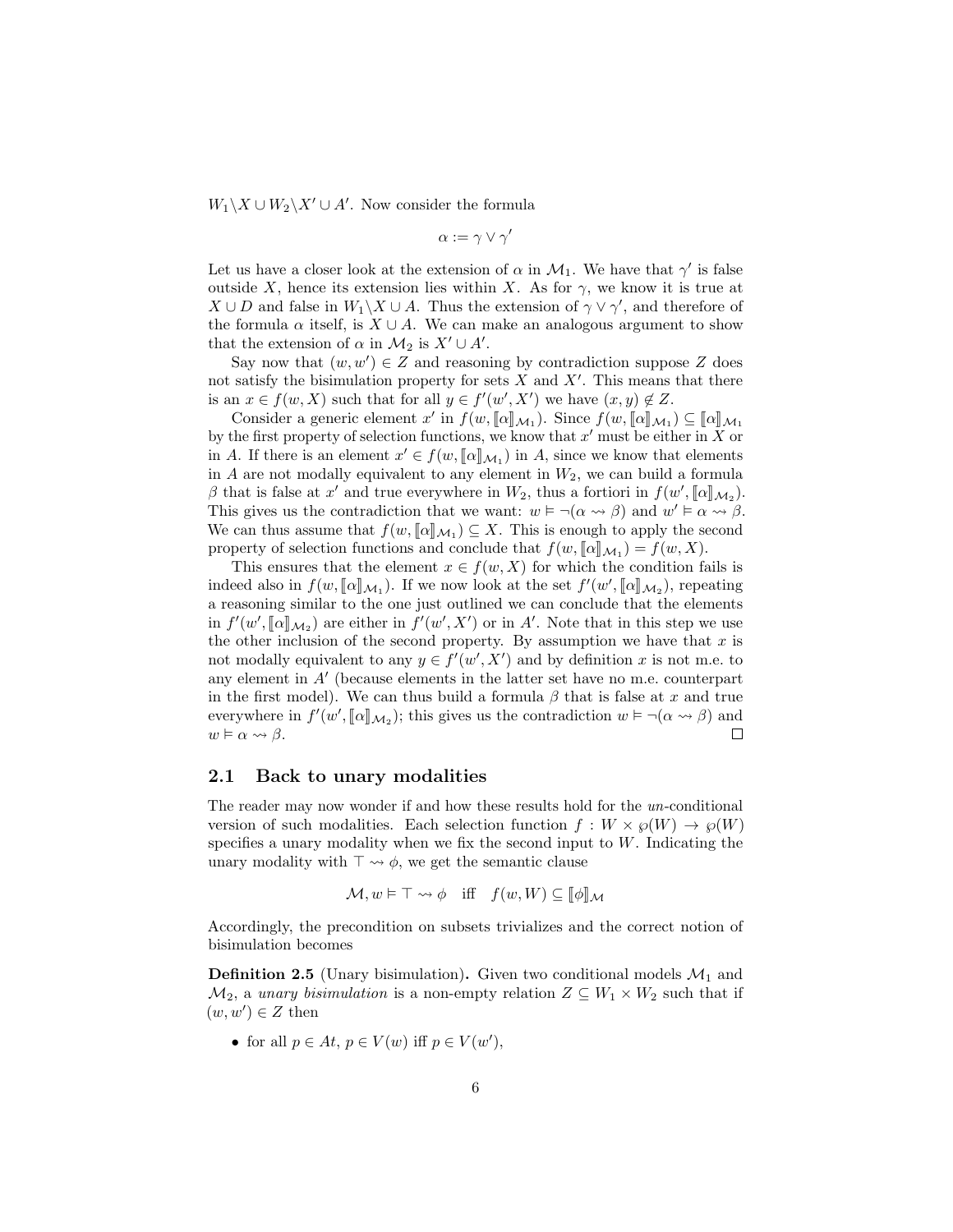• for every  $x \in f(w, W)$  there exists a  $y \in f'(w', W')$  (where f' is the selection function in  $\mathcal{M}_2$ ) such that  $(x, y) \in Z$ , and viceversa.

We then obtain analogous version of the previous results.

**Theorem 2.6** (Bisimilarity entails modal equivalence). Given two conditional models  $\mathcal{M}_1$  and  $\mathcal{M}_2$ , if  $(w, w') \in Z \subseteq W_1 \times W_2$ , where Z is a unary bisimulation, then w and w' are modally equivalent with respect to the logic containing only the unary modality.

*Proof.* Proved via a straightforward induction on the structure of the formula.  $\square$ 

Now that we are free from preconditions, however, we can generalize the other direction.

Theorem 2.7 (Modal equivalence entails bisimilarity). Given two conditional models  $\mathcal{M}_1$  and  $\mathcal{M}_2$  such that

- $f(w, W)$  is finite for all  $w \in W$
- $f'(w', W')$  is finite for all  $w' \in W'$

if  $w$  and  $w'$  are modally equivalent in the language of the unary modality then  $(w, w') \in Z \subseteq W_1 \times W_2$ , where Z is a unary bisimulation.

Proof. This proof essentially follows the original idea of the Hennessy-Milner result. Suppose modal equivalence is not a unary bisimulation, then there is, say,  $x \in f(w, W)$  such that for all  $y \in f'(w', W')$  we have  $(x, y) \notin Z$ . Since  $f'(w', W') = \{y_1, \ldots, y_n\}$  we have finitely many formulas  $\psi_i$ , with  $1 \leq i \leq n$ , such that  $x \not\vdash \psi_i$  and  $y_i \models \psi_i$ . Then  $w \not\vdash \vee_{1 \leq i \leq n} \psi_i$  and  $w' \models \vee_{1 \leq i \leq n} \psi_i$ contradiction.

This last result clarifies why the finiteness conditions that we have in the conditional case can be relaxed in the un-conditional case, allowing for wider classes of models. We will see in section 5 how this result specializes to the original Hennessy-Milner theorem.

#### 2.2 Closure under union and relational composition

In this section we display some properties of the newly defined notion of bisimulation: closure under arbitrary unions and, restricted to grounded models, closure under relational composition.

Proposition 2.8. Conditional bisimulations are closed under unions.

*Proof.* Given a family of conditional bisimulations  $\{Z_i \subseteq W_1 \times W_2\}_{i \in I}$ , consider their union  $\bigcup_{i\in I} Z_i$ . Suppose  $(w, w') \in \bigcup_{i\in I} Z_i$  and two sets  $X \subseteq W_1$  and  $X' \subseteq W_3$  are such that

1.  $\bigcup_{i\in I} Z_i[X] \subseteq X'$ ,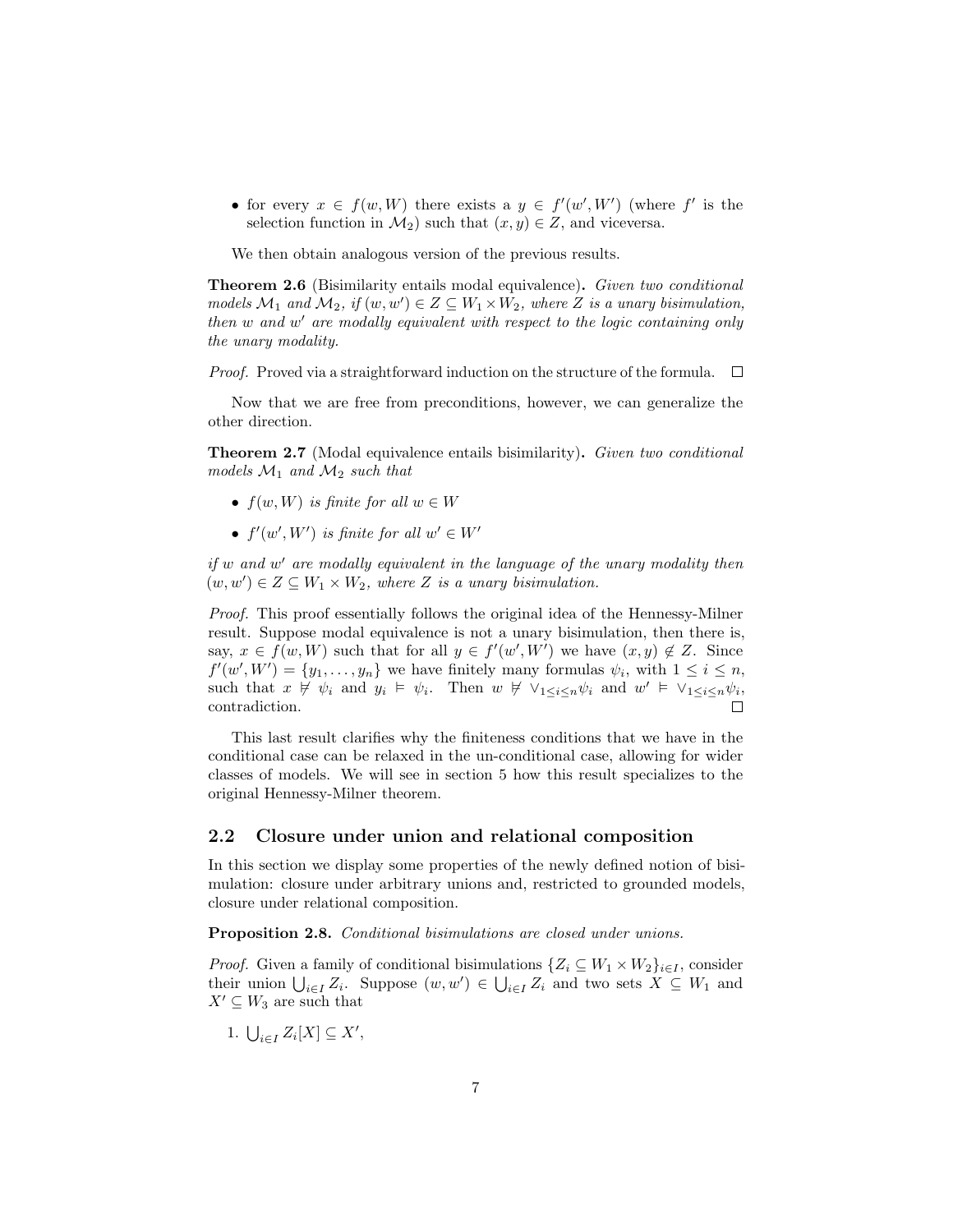2.  $\bigcup_{i \in I} Z_i^{-1}[X'] \subseteq X,$ 

To establish that  $\bigcup_{i \in I} Z_i$  is a conditional bisimulation we need to show that for every  $x \in f(w, \overline{X})$  there is  $y \in f'(w', X')$  such that  $(x, y) \in \bigcup_{i \in I} Z_i$ . Notice that from  $(w, w') \in \bigcup_{i \in I} Z_i$  we can deduce that there is an index i for which  $(w, w') \in Z_i$ . We also know that

- 1.  $\{y | \exists x \in X(x, y) \in Z_i\} = Z_i[X] \subseteq \bigcup_{i \in I} Z_i[X] \subseteq X'$ ,
- 2.  $\{x | \exists y \in X'(x, y) \in Z_i\} = Z_i^{-1}[X'] \subseteq \bigcup_{i \in I} Z_i^{-1}[X'] \subseteq X$ ,

Therefore X and X' also satisfy the preconditions for the relation  $Z_i$ : applying the property of conditional bisimulation we obtain that for every  $x \in f(w, X)$  there is  $y \in f'(w', X')$  such that  $(x, y) \in Z_i$ . But the latter fact entails  $(x, y) \in \bigcup_{i \in I} Z_i$ , we are done. The converse direction is proved symmetrically.

**Definition 2.9.** A relation  $R \subseteq X \times Y$  is *total* if for every  $x \in X$  there is a  $y \in Y$  such that  $(x, y) \in R$  and for every  $y \in Y$  there is an  $x \in X$  such that  $(x, y) \in R$ .

**Definition 2.10.** A conditional model is *grounded* if, for all w and  $\{x\}$  in the domain of the model,  $f(w, \{x\}) \neq \emptyset$ .

Lemma 2.11. Every conditional bisimulation between two grounded models is total.

*Proof.* For  $\mathcal{M}_1$  and  $\mathcal{M}_2$  grounded conditional models, suppose  $Z \subseteq W_1 \times W_2$ is a conditional bisimulation: then there must be a pair  $(w, w') \in Z$ . Suppose moreover that Z is not total, say because there is an  $x \in W_1$  with no counterpart in  $W_2$ . Take  $\{x\}$  and  $\emptyset$  and notice that they fulfill the preconditions of the property of conditional bisimulation:

- $Z[\{x\}] = \emptyset \subseteq \emptyset$
- $Z^{-1}[\emptyset] = \emptyset \subseteq \{x\}$

Then we must conclude that for every  $x \in f(w, \{x\})$  there is a  $y \in f'(w', \emptyset)$ such that  $(x, y) \in Z$ . Since by assumption  $f(w, \{x\}) \neq \emptyset$ , there must be some  $z \in f'(w', \emptyset)$ . However, by the first condition on selection function we have  $f'(w', \emptyset) \subseteq \emptyset$ , so there cannot be a  $k \in f'(w', \emptyset)$  such that  $(z, k) \in Z$ , contradiction. The other direction is proved analogously.  $\Box$ 

Proposition 2.12. Restricted to any class of grounded models, the notion of conditional bisimulation is closed under relational composition.

*Proof.* Suppose  $\mathcal{M}_1$ ,  $\mathcal{M}_2$  and  $\mathcal{M}_3$  are three grounded models and  $Z_1 \subseteq W_1 \times W_2$ and  $Z_2 \subseteq W_2 \times W_3$  are two conditional bisimulations connecting them. To show that their relational composition  $Z_1; Z_2$  is also a conditional bisimulation we first need to show that it is not empty. By  $Z_1$  being not empty we know that there is  $(w, w') \in Z_1$ . By the previous Lemma we know that  $Z_1$  and  $Z_2$  are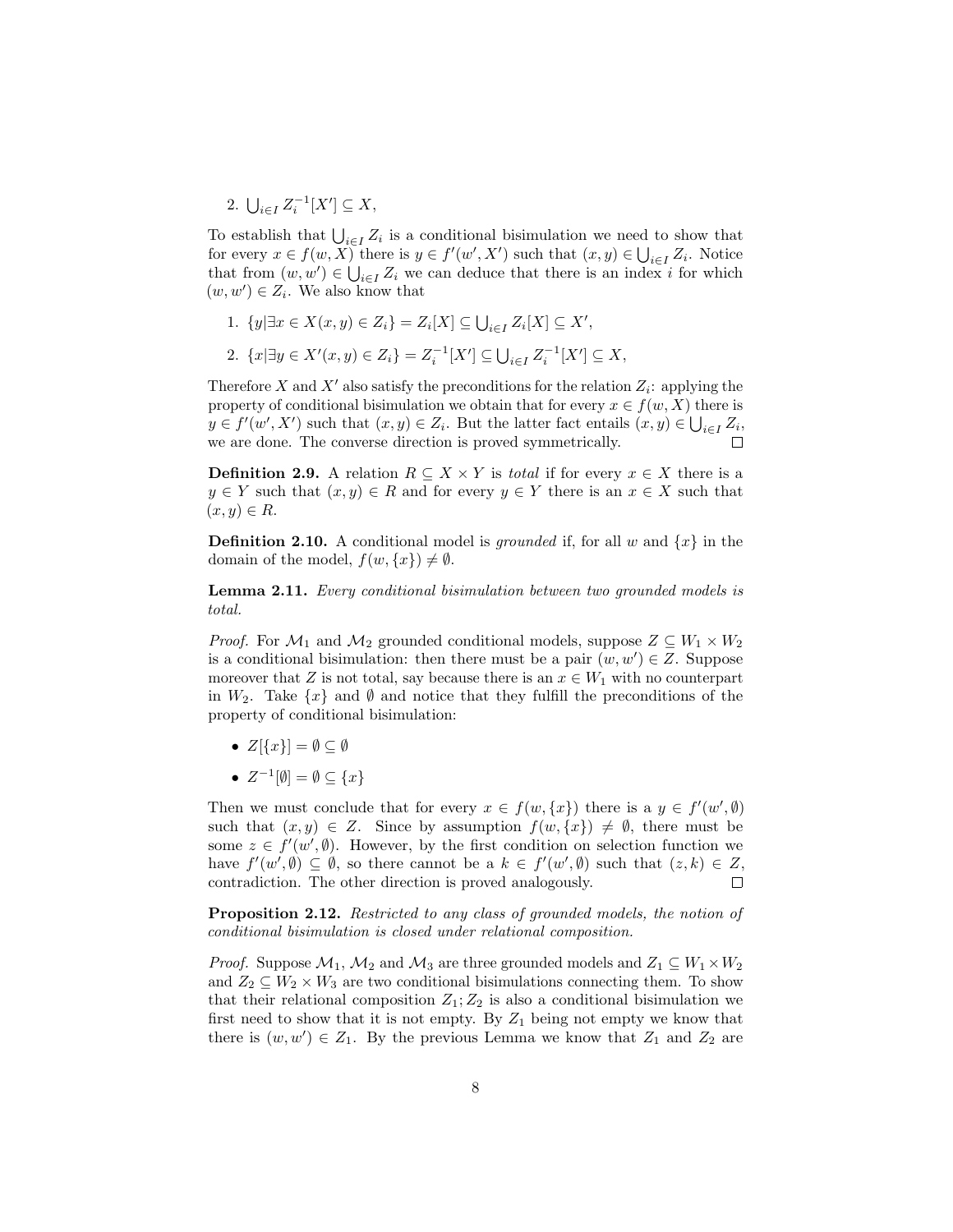total. The latter fact ensures that there is some  $w''$  such that  $(w', w'') \in Z_2$ , thus  $(w, w'') \in Z_1; Z_2$ .

For the last property, suppose  $(w, w'') \in Z_1; Z_2$ . By definition this means that there is a w' such that  $(w, w') \in Z_1$  and  $(w', w'') \in Z_2$ . Now consider two sets  $X \subseteq W_1$  and  $X'' \subseteq W_3$  such that

- 1.  $Z_1; Z_2[X] \subseteq X'',$
- 2.  $Z_1; Z_2^{-1}[X''] \subseteq X,$

What we need to show is that for every  $x \in f(w, X)$  there is a  $z \in f''(w'', X'')$ such that  $(x, z) \in Z_1; Z_2$ . Define

$$
X' := \{ y \in W_2 | \exists x \in X, (x, y) \in Z_1 \text{ or } \exists z \in X'', (y, z) \in Z_2 \}
$$

We check that

•  $Z_1[X] \subseteq X'$ , •  $Z_1^{-1}[X'] \subseteq X$ ,

The first item holds by definition of X'. For the second one suppose  $(x, y) \in Z_1$ and  $y \in X'$ . By totality of  $Z_2$  we know that there is a z such that  $(y, z) \in Z_2$ , hence  $(x, z) \in Z_1; Z_2$ . By definition of X' we can now make a case distinction. In the first case there is an element  $x' \in X$  such that  $(x', y) \in Z_1$ . We can then conclude that  $(x', z) \in Z_1; Z_2$  and thus by assumption 1 we have  $z \in X''$ . But then by the latter fact and  $(x, z) \in Z_1; Z_2$ , coupled with assumption 2, we can infer that  $x \in X$ . In the second case we have that there is a  $z' \in X''$  such that  $(y, z') \in Z_2$ . This gives us immediately that  $(x, z') \in Z_1; Z_2$  and thus by assumption 2 we can again conclude  $x \in X$ .

Since  $X$  and  $X'$  fulfill the preconditions of the property of conditional bisimulation for  $Z_1$ , we can deduce that for every  $x \in f(w, X)$  there is  $y \in$  $f'(w', X')$  such that  $(x, y) \in Z_1$ . We can now repeat the same proof strategy for X' and X'' and apply the property of  $Z_2$  to obtain that for every  $y \in f'(w', X')$ there is  $z \in f''(w'', X'')$  such that  $(y, z) \in Z_2$ . Concatenating this with the previous result we get the desired conclusion: for every  $x \in f(w, X)$  there is a  $z \in$  $f''(w'', X'')$  such that  $(x, z) \in Z_1; Z_2$ . The converse is proved symmetrically.

Proposition 2.13. Restricted to any class of grounded models, the relation of bisimilarity defined as

two states  $w$  and  $w'$  are bisimilar iff there exists a conditional bisimulation  $Z$ such that  $(w, w') \in Z$ 

is an equivalence relation.

Proof. We need to show that the relation of bisimilarity is reflexive, symmetric and transitive. For reflexivity, it is immediate to see that the identity relation is a conditional bisimulation. The definition of conditional bisimulation is itself symmetric, hence the converse of a conditional bisimulation is always a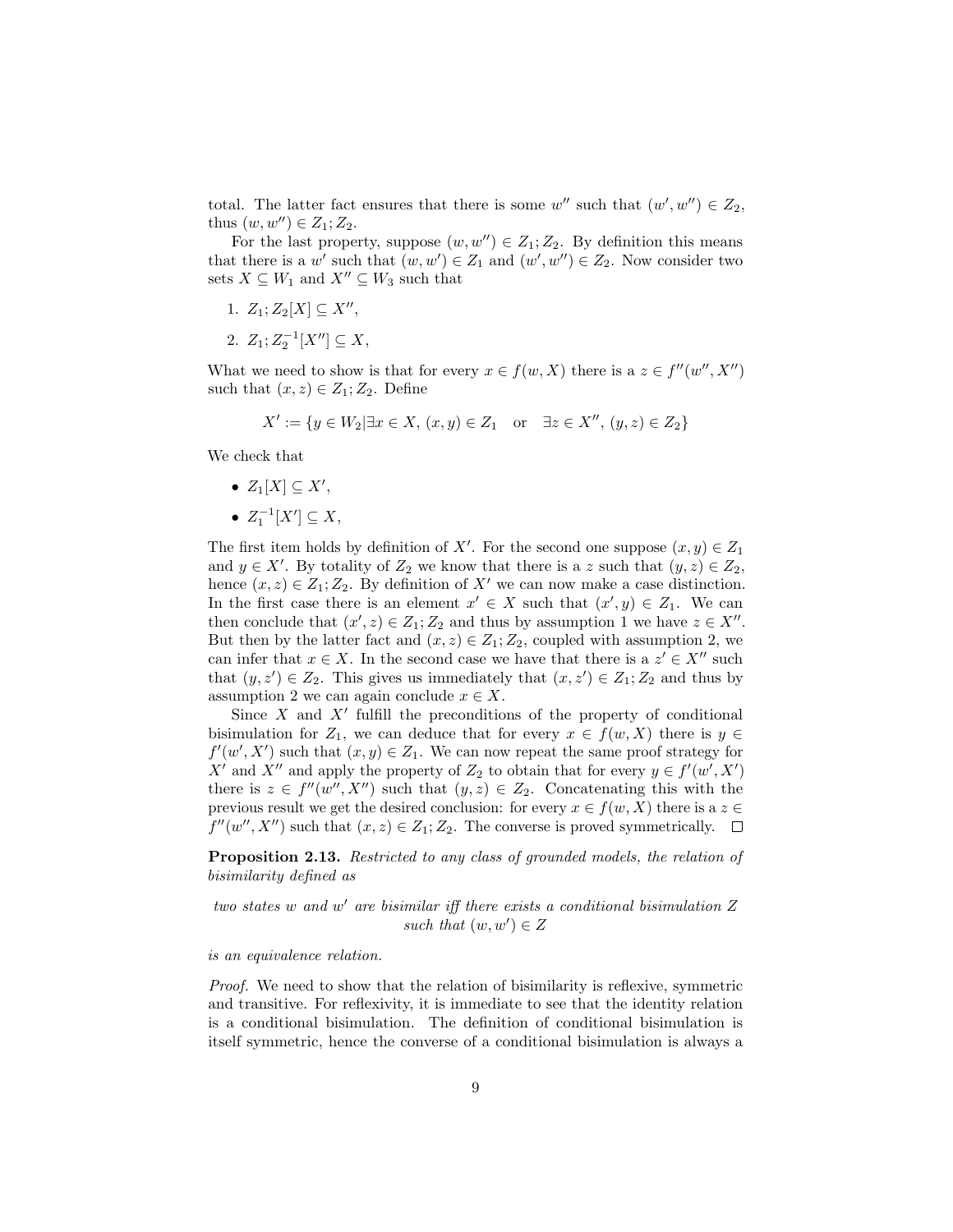conditional bisimulation; the symmetry for bisimilarity follows. As for transitivity, Proposition 3.9 ensures that if there are two conditional bisimulations  $Z_1$  and  $Z_2$ such that  $(w, w') \in Z_1$  and  $(w', w'') \in Z_2$  then there is a conditional bisimulation containing the pair  $(w, w'')$ , namely the relational composition  $Z_1; Z_2$ .  $\mathbb{R}^n$ 

#### 2.3 Models for non-monotonic logics

In this section we compare our conditions on selection functions with well-known semantic requirements for the models of non-monotonic logics. In [12] Gabbay argues that our intuitions about non-monotonic derivations are captured by consequence relations  $\vdash_{NM}$  which satisfy three properties known as Reflexivity, Cut and Cautious Monotonicity:

- $\phi \vdash_{NM} \phi$  (Reflexivity)
- $\phi \vdash_{NM} \psi$  and  $(\phi \land \psi) \vdash_{NM} \theta$  entail  $\phi \vdash_{NM} \theta$  (Cut)
- $\phi \vdash_{NM} \psi$  and  $\phi \vdash_{NM} \theta$  entail  $(\phi \land \psi) \vdash_{NM} \theta$  (Cautious Monotonicity)

The semantic translation of such properties on selection functions is the following.

- $f(w, X) \subseteq X$  (Reflexivity)
- $(f(w, Y) \subseteq X$  and  $f(w, X \cap Y) \subseteq X'$  entail  $(f(w, Y) \subseteq X'$  (Cut)
- $(f(w, Y) \subseteq X$  and  $f(w, Y) \subseteq X'$  entail  $f(w, X \cap Y) \subseteq X'$  (Cautious Monotonicity)

It is clear that Reflexivity is exactly our first requirement on conditional models. The other two properties correspond to the two inclusion of our second condition on selection functions.

Lemma 2.14. Cut entails the left-to-right inclusion in the second condition on selection functions. In presence of Reflexivity, the converse also holds.

*Proof.* Suppose  $X \subseteq Y$  and  $f(w, Y) \subseteq X$ . Substitute X' with  $f(w, X)$  in the definition of Cut: the premises are now  $f(w, Y) \subseteq X$ , which we have by assumption, and  $f(w, X \cap Y) = f(w, X) \subseteq f(w, X)$ , which is trivially the case. By Cut we can then conclude  $f(w, Y) \subseteq f(w, X)$ , as desired.

For the other direction, assume  $(f(w, Y) \subseteq X$  and  $f(w, X \cap Y) \subseteq X'$ . To conclude  $(f(w, Y) \subseteq X'$  it is enough to derive  $(f(w, Y) \subseteq f(w, X \cap Y)$ . Notice now that Y and  $X \cap Y$  satisfy the antecedent of the second condition: one one hand  $X \cap Y \subseteq Y$  by definition, on the other hand  $(f(w, Y) \subseteq X \cap Y$  follows from our assumption  $(f(w, Y) \subseteq X$  and Reflexivity  $(f(w, Y) \subseteq Y$ . Thus applying the second condition we obtain  $(f(w, Y) \subseteq f(w, X \cap Y)$  and we are done.  $\Box$ 

Lemma 2.15. Cautious Monotonicity entails the right-to-left inclusion in the second condition on selection functions. In presence of Reflexivity, the converse also holds.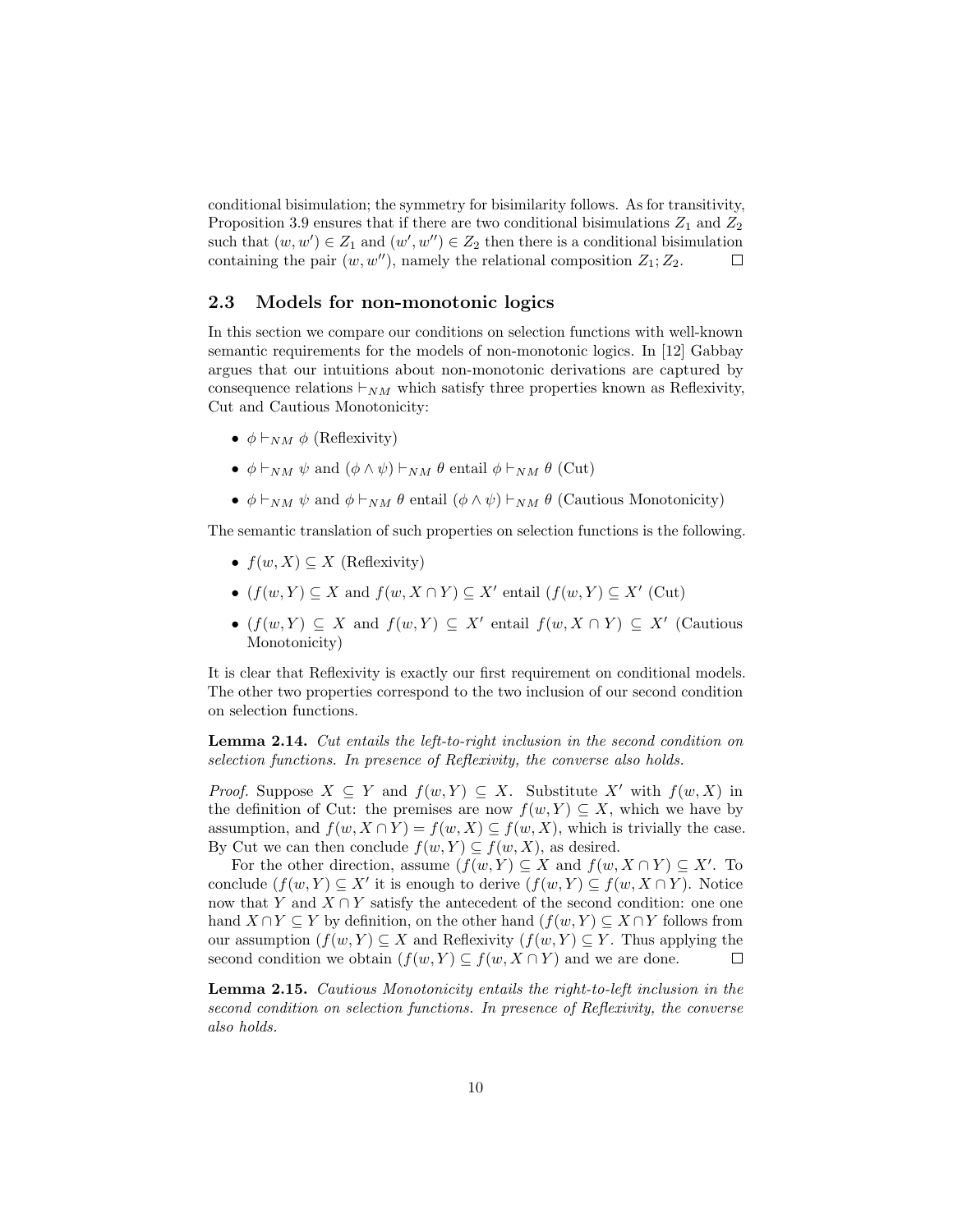*Proof.* Suppose  $X \subseteq Y$  and  $f(w, Y) \subseteq X$ . Replacing X' with  $f(w, Y)$  in the definition of Cautious Monotonicity we can check that both premises are given:  $f(w, Y) \subseteq X$ , by assumption, and  $f(w, Y) \subseteq f(w, Y)$ . We can thus conclude  $f(w, X) = f(w, X \cap Y) \subseteq X' = f(w, Y).$ 

For the converse, assume  $(f(w, Y) \subseteq X$  and  $f(w, Y) \subseteq X'$ . To obtain  $f(w, X \cap Y) \subseteq X'$  it is enough to show  $f(w, X \cap Y) \subseteq f(w, Y)$ . Notice that we have  $(f(w, Y) \subseteq X \cap Y$ , by assumption  $(f(w, Y) \subseteq X$  and Reflexivity  $(f(w, Y) \subseteq Y$ . Coupled with  $X \cap Y \subseteq Y$ , we are in position to use the right-toleft inclusion in the second condition, thus obtaining  $f(w, X \cap Y) \subseteq f(w, Y)$ .

Thus our conditional models are exactly those satisfying Gabbay's requirements, when those are formulated in terms of selection functions.

#### 2.4 Sphere models for belief revision

Proposed first by Lewis [16] and later modified by Grove [14] the so called 'sphere models' are one of the most important models used in the analysis of conditionals, belief revision and theory change. In this subsection we show that such models are an example of our conditional models.

**Definition 2.16** (adapted from [14]). A *sphere model* is a tuple  $\mathcal{M} = \langle W, E, V \rangle$ with W a non-empty set of worlds,  $V: W \to \wp(At)$  a valuation function and  $S: \wp(W) \to \wp(\wp(W))$  a function assigning to each set of worlds a so-called system of spheres satisfying the following requirements for every  $X \subseteq W$ 

- 1.  $S(X)$  is totally ordered by inclusion: if  $U, V \in S(X)$  then either  $U \subseteq V$  or  $V \subseteq U;$
- 2. X is the minimum of  $S(X)$ ;
- 3.  $W \in S(X)$ :
- 4. for any subset  $Y \subseteq W$ , if there is  $U \in S(X)$  such that  $U \cap Y \neq \emptyset$  then there is a smallest set  $V \in S(X)$  with such a property, call it  $c_X(Y)$ .

**Proposition 2.17.** Sphere models are conditional models, where  $f(w, X) =$  $c_{\{w\}}(X) \cap X$  for all w.<sup>3</sup>

*Proof.* We need to check that the newly defined  $f$  fulfills the prerequisites of selection functions in Definition 2.1. The first condition is obviously given by  $f(w, X) = c_{\{w\}}(X) \cap X \subseteq X$ . For the second one, suppose  $X \subseteq Y$ ,  $f(w, Y) =$  $(c_{\{w\}}(Y) \cap Y) \subseteq X$  and take  $x' \in f(w, Y)$ . By assumption  $f(w, Y) = (c_{\{w\}}(Y) \cap Y)$  $(Y) \subseteq X$  we can readily conclude that  $x' \in X$ . On the other hand,  $X \subseteq Y$  entails that  $c_{\{w\}}(Y) \subseteq c_{\{w\}}(X)$ : the smallest set having non-empty intersection with X also has non empty intersection with Y, and  $c_{\{w\}}(Y)$  is minimal with such property. Thus  $x' \in c_{\{w\}}(X)$  and we can conclude  $x' \in c_{\{w\}}(X) \cap X = f(w, X)$ . For the other inclusion consider  $x' \in c_{\{w\}}(X) \cap X = f(w, X)$ . Since  $x' \in X$  we

 ${}^{3}$ Grove himself suggests such a function in [14] p. 159.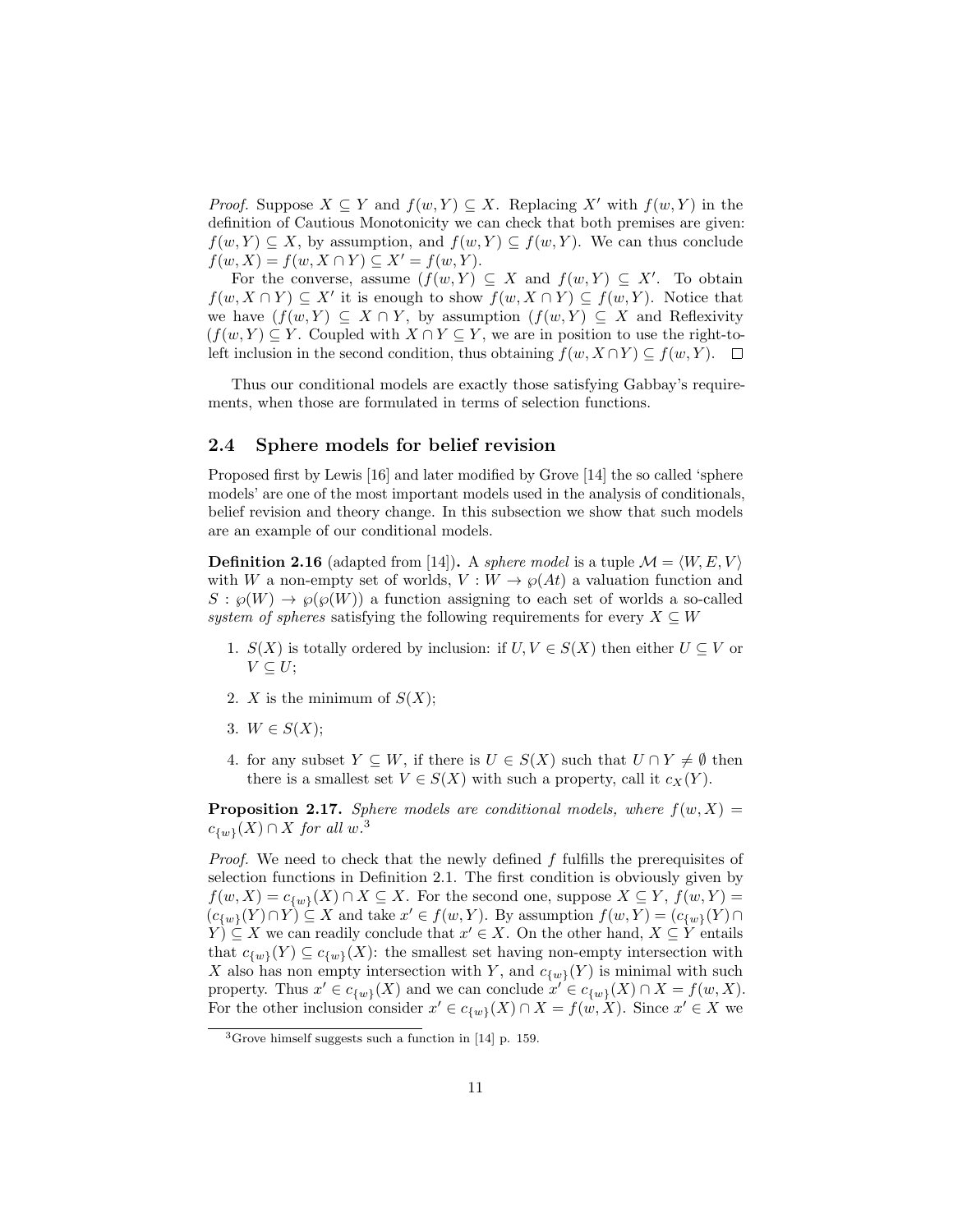get  $x' \in Y$ . By  $f(w, Y) = (c_{\{w\}}(Y) \cap Y) \subseteq X$  and the fact that  $c_{\{w\}}(Y) \cap Y$ is non-empty we can infer that X has non-empty intersection with  $c_{\{w\}}(Y)$ , thus  $c_{\{w\}}(X) \subseteq c_{\{w\}}(Y)$ , and therefore  $x' \in c_{\{w\}}(Y)$ . This suffices to conclude  $x' \in c_{\{w\}}(Y) \cap Y = f(w, Y).$  $\Box$ 

We have seen that sphere models and selection function models for nonmonotonic reasoning do fall under the scope of our analysis. The language we were considering was a language with an additional binary operator  $\psi \rightsquigarrow \phi$ , meant to capture conditionals or defeasible entailment. Now we proceed to show that our notion of conditional modality is general enough to encompass well-known modal operators with independent origins and motivations, namely conditional belief and relativized common knowledge.

## 3 Conditional belief on plausibility models

Plausibility models are widely used in formal epistemology [5, 20], while their introduction can be traced back at least to [16]. In their simplest form they come in the shape of a set equipped with a preorder, intuitively representing the possible scenarios and how an agent ranks them in terms of plausibility, whence the name.

**Definition 3.1.** A plausibility model is a tuple  $\mathcal{M} = \langle W, \leq, V \rangle$  with W a non-empty set of worlds, a reflexive and transitive relation  $\leq \subseteq W \times W$  and  $V: W \to \wp(At)$  a valuation function.

The strict relation  $\lt$  is defined as usual from  $\leq$ . Given a set  $X \subseteq W$ , let

$$
Min(X) = \{ v \in X | \neg \exists w \in X \quad \text{s.t.} \quad w < v \}
$$

We can think of  $Min(X)$  as the set of most plausible worlds in  $X<sup>4</sup>$  When we want to specify the ordering we write  $Min_{\leq}(X)$ .

Among the variety of operators that are studied in the setting of plausibility models, a prominent part is played by the operator of conditional belief. This operator is an example of a conditional modality and it is usually written as  $B^{\psi}\phi$ . The standard belief operator can be defined as  $B^{\top}\phi$ .

The semantics for the propositional part of the language is the usual one, while for belief and conditional belief we have the clauses:

- $\mathcal{M}, w \models B\phi$  iff for all  $v \in Min(W)$  we have  $\mathcal{M}, v \models \phi$
- $M, w \models B^{\psi} \phi$  iff for all  $v \in Min(\llbracket \psi \rrbracket)$  we have  $M, v \models \phi$

The notion of bisimulation for the standard belief operator on plausibility models is the following.

<sup>&</sup>lt;sup>4</sup>We mostly omit the parenthesis in  $Min(X)$  in what follows.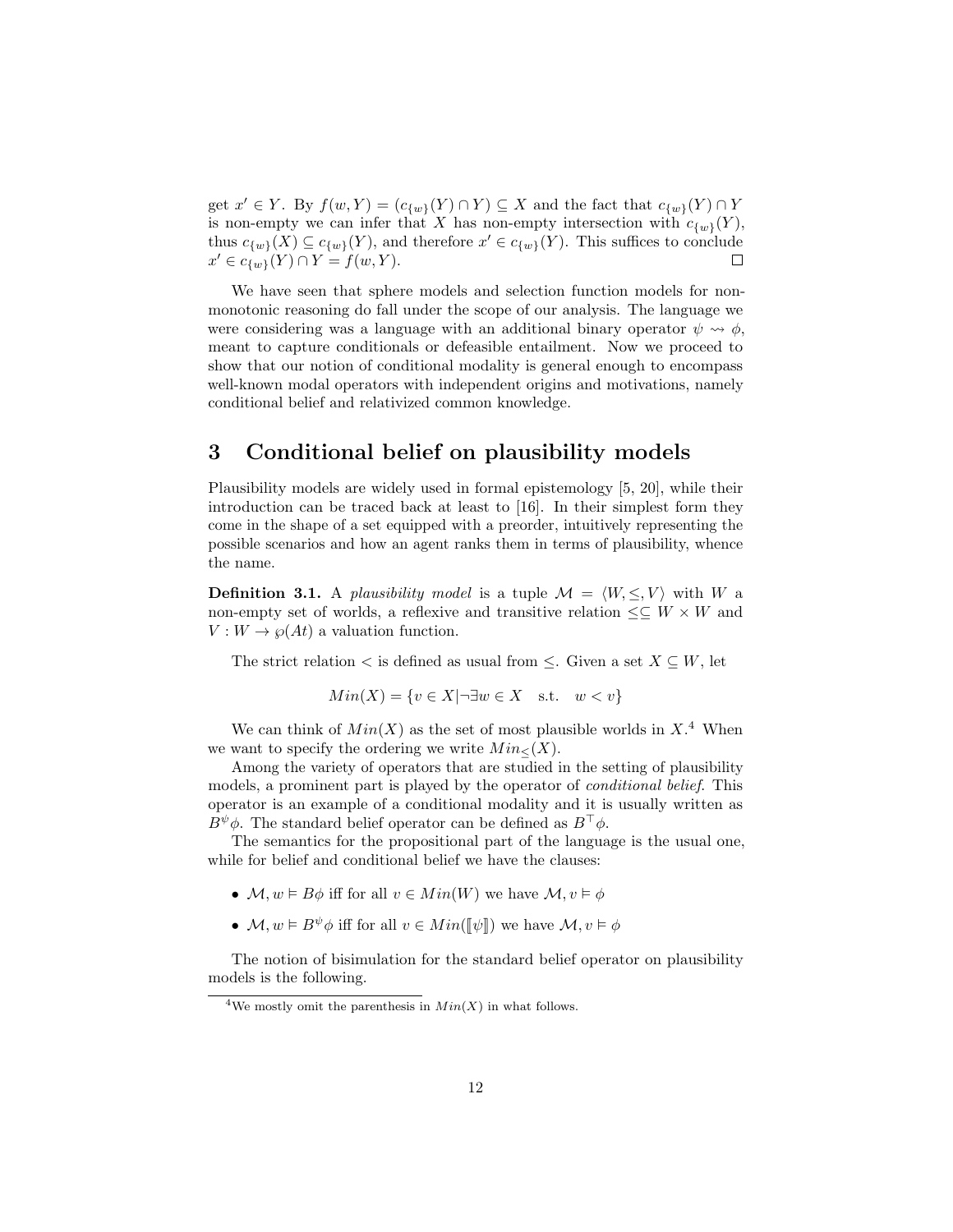**Definition 3.2.** Given two plausibility models  $\mathcal{M}_1$  and  $\mathcal{M}_2$ , a plausibility Bbisimulation is a non-empty relation  $Z \subseteq W_1 \times W_2$  such that if  $(w, w') \in Z$ then

- for all  $p \in At, p \in V(w)$  iff  $p \in V(w')$ ;
- for every  $x \in MinW_1$  there is  $y \in MinW_2$  such that  $(x, y) \in Z$ , and viceversa.

The following result is folklore.

Theorem 3.3. Bisimilarity with respect to plausibility B-bisimulation entails modal equivalence with respect to the language with only the belief operator. On models having finitely many minimal elements, modal equivalence with respect to the latter language entails bisimilarity for plausibility B-bisimulation.

#### 3.1 Plausibility CB-bisimulation

To obtain a bisimulation for conditional belief on plausibility models we show how the latter are an instance of conditional models; this move will indicate a systematic way to specialize the results of Section 2 to this particular context.

**Definition 3.4.** A plausibility model  $M$  is *well-founded* if it contains no infinite descending chains.<sup>5</sup>

Proposition 3.5. Well-founded plausibility models are conditional models, where  $f(w, X) = MinX$  for all w.

*Proof.* We need to check that the newly defined  $f$  fulfills the prerequisites of selection functions in Definition 2.1. The first condition on selection functions is fulfilled by the very definition of Min. For the second one, suppose  $X \subseteq Y$ ,  $Min Y \subseteq X$  and take  $x' \in Min Y$ . Since  $X \subseteq Y$ , if there is no element below  $x'$ in  $Y$  then a fortiori there is no element below it in the subset  $X$ , thus in this circumstance  $x' \in MinX$ . For the other inclusion take  $x' \in MinX$ ; we show x' is also minimal for Y. By contradiction, suppose there is  $z \in Y \backslash X$  such that  $z < x'$ . Since we are in a well-founded model there must be a minimal element  $z' \in MinY$  such that  $z' \leq z$ ; but by assumption  $MinY \subseteq X$ , hence  $z' \in X$  and  $z' < x'$ , contradicting the fact that x' is minimal in X.  $\Box$ 

Notice that, setting  $f(w, X) = MinX$ , the definition of the satisfaction relation for conditional belief becomes an instance of the satisfaction relation for conditional modalities given in Section 2. With the new  $f$  we can see in retrospect that Theorem 3.3 follows from our framework from the considerations of Subsection 2.1. We also obtain a new notion of bisimulation for conditional belief on plausibility models, following the footprint of Definition 2.5.

**Definition 3.6.** Given two plausibility models  $\mathcal{M}_1$  and  $\mathcal{M}_2$ , a plausibility CBbisimulation is a non-empty relation  $Z \subseteq W_1 \times W_2$  such that if  $(w, w') \in Z$ then

<sup>5</sup>Equivalently, assuming choice, if every non empty subsets has minimal elements.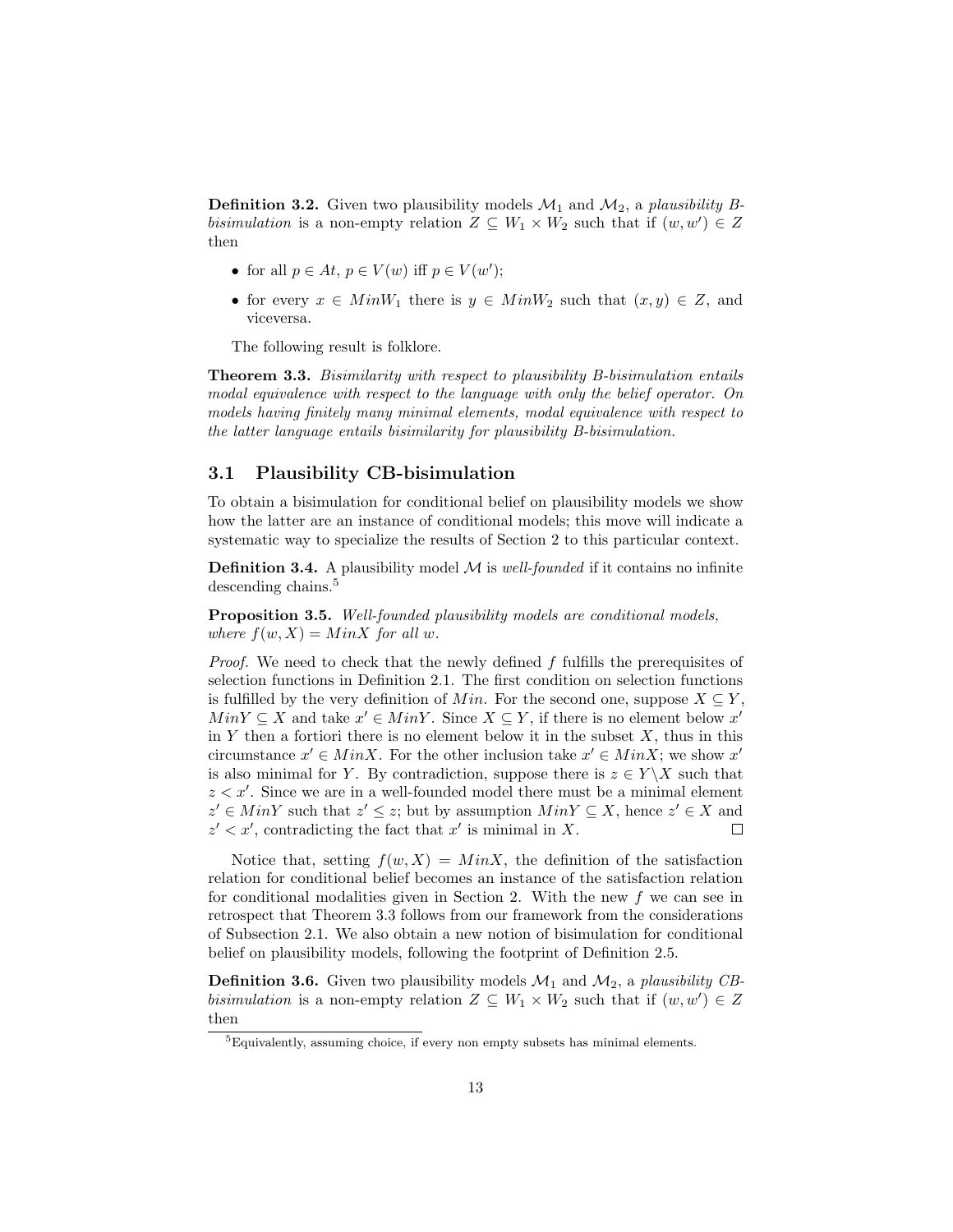- for all  $p \in At, p \in V(w)$  iff  $p \in V(w'),$
- for all  $X \subseteq W$  and  $X' \subseteq W'$  such that  $R[X] \subseteq X'$  and  $R^{-1}[X'] \subseteq X$  we have that for every  $x \in MinX$  then there exists a  $y \in MinX'$  such that  $(x, y) \in Z$ , and viceversa.

We can now conclude that this notion of bisimilarity corresponds to modal equivalence on finite plausibility models. Throughout this section and the following one we use 'modal equivalence' meaning with respect to the language of conditional belief.

**Theorem 3.7.** Given two plausibility models  $\mathcal{M}_1$  and  $\mathcal{M}_2$ , if  $(w, w') \in Z \subseteq \mathcal{M}_1$  $W_1 \times W_2$ , where Z is a plausibility CB-bisimulation, then w and w' are modally equivalent. On finite models, if w and w' are modally equivalent then  $(w, w') \in$  $Z \subseteq W_1 \times W_2$ , where Z is a plausibility CB-bisimulation.

We can also import the results concerning the closure under union and relational composition.

Lemma 3.8. Every plausibility model is a grounded model.

*Proof.* Given a plausibility model  $M$ , it is enough to check that, having defined  $f(w, X) = MinX$ , we have  $f(w, \{x\}) \neq \emptyset$  for all  $w, x \in W$ . But clearly  $Min\{x\} = \{x\}$ , hence the condition is fulfilled.  $\Box$ 

Proposition 3.9. The notion of plausibility CB-bisimulation is closed under arbitrary unions and relational composition.

#### 3.2 Undefinability

In this subsection we put the new notion of bisimulation to use, addressing the problem of inter-definability between conditional belief and other widely-used operators. We begin with the operator of safe belief as introduced in [6]:

Safe belief:  $\mathcal{M}, w \models \llbracket \lt \rrbracket \phi$  iff for all  $v \lt w$  we have  $\mathcal{M}, v \models \phi$ .

The dual operator is customarily defined as  $\langle \leq \rangle \phi := \neg[\leq] \neg \phi$ .

Proposition 3.10. On plausibility models, safe belief is not definable in terms of the conditional belief operator.

*Proof.* Suppose  $\langle \leq \rangle p$  is definable by a formula  $\alpha$  in the language of conditional belief. Consider the two models depicted on the left and right side of the following picture. We indicate within parenthesis the propositional atoms that are true at every world and with Z a CB-bisimulation between the two models (we omit reflexive arrows):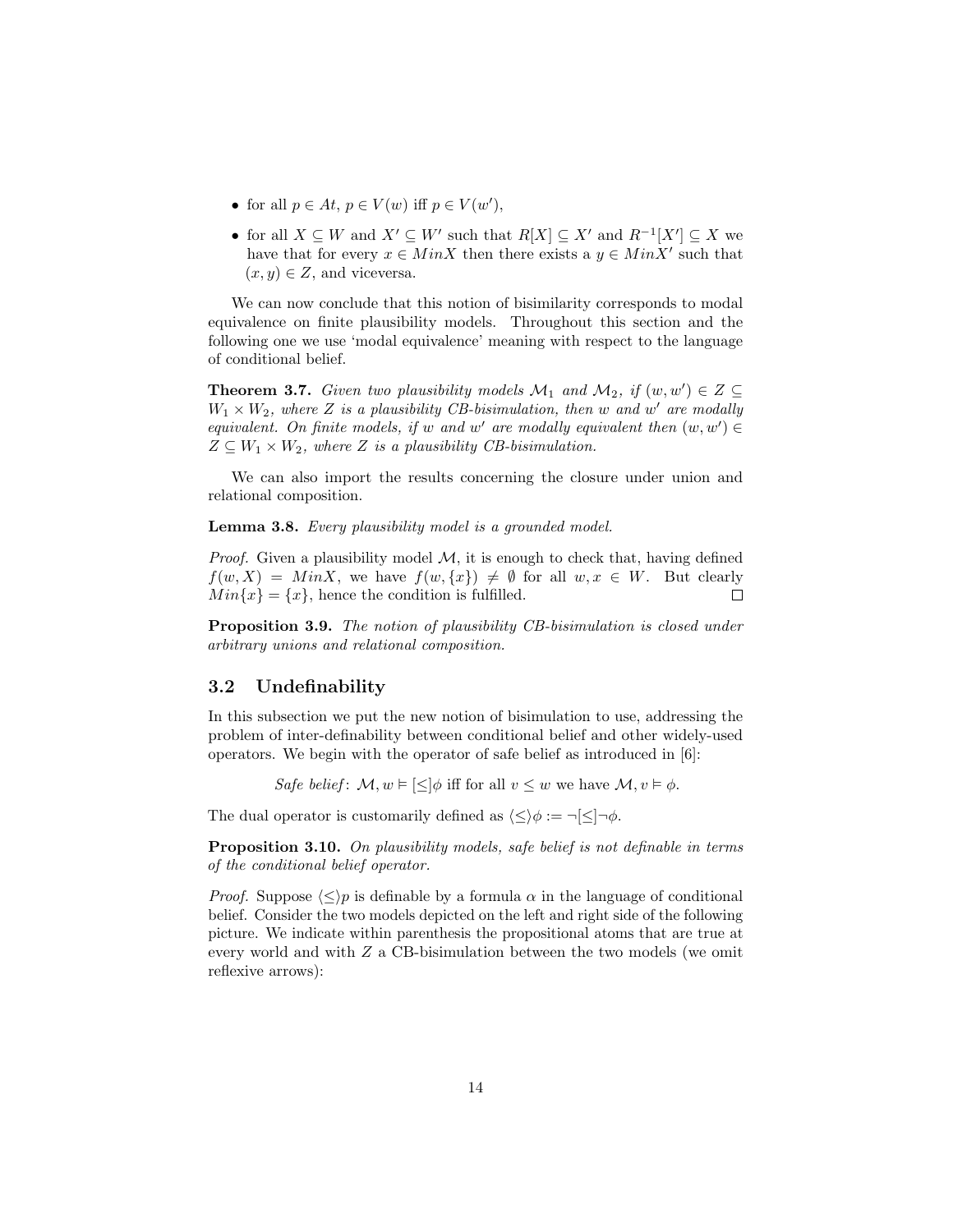

Given that  $\alpha$  is a formula in the language of conditional belief, it will be invariant between states that are bisimilar according to a CB-bisimulation. However,  $\langle \leq \rangle p$ is true in the second model at 4 but false in the first model at 1; contradiction.  $\Box$ 

Notice that the CB-bisimulation  $Z$  of this counterexample is not a bisimulation for safe belief, since it fails to satisfy the zig-zag condition: there are worlds 1, 3 and 4 such that  $(1,3) \in Z$  and  $4 \leq 3$  but no world w such that  $w \leq 1$  and  $(w, 4) \in Z$ .

We now address the case of the strong belief operator, also introduced in [6].

Strong belief:  $\mathcal{M}, w \models Sb\phi$  iff there is  $k \in W$  such that  $\mathcal{M}, k \models \phi$  and for all  $v, v'$  if  $\mathcal{M}, v \models \phi$  and  $\mathcal{M}, v' \models \neg \phi$  then  $v \leq v'$ .

Proposition 3.11. On plausibility models, strong belief is not definable in terms of the conditional belief operator.

*Proof.* Again, suppose Sbp is definable by a formula  $\alpha$  in the language of conditional belief. Consider the two models displayed below, where Z a CBbisimulation and the propositional variables are attached to worlds as before (reflexive and transitive arrows omitted):



The formula  $\alpha$  in the language of conditional belief will be invariant between states that are bisimilar according to a CB-bisimulation; nevertheless, Sbp is true in the first model at 1 but false in the second model at 4, thus  $\alpha$  will be true in one world and not in the other: contradiction.  $\Box$ 

We now turn our attention to the definability of the conditional belief operator itself. We first warm up with a definition and two auxiliary observations.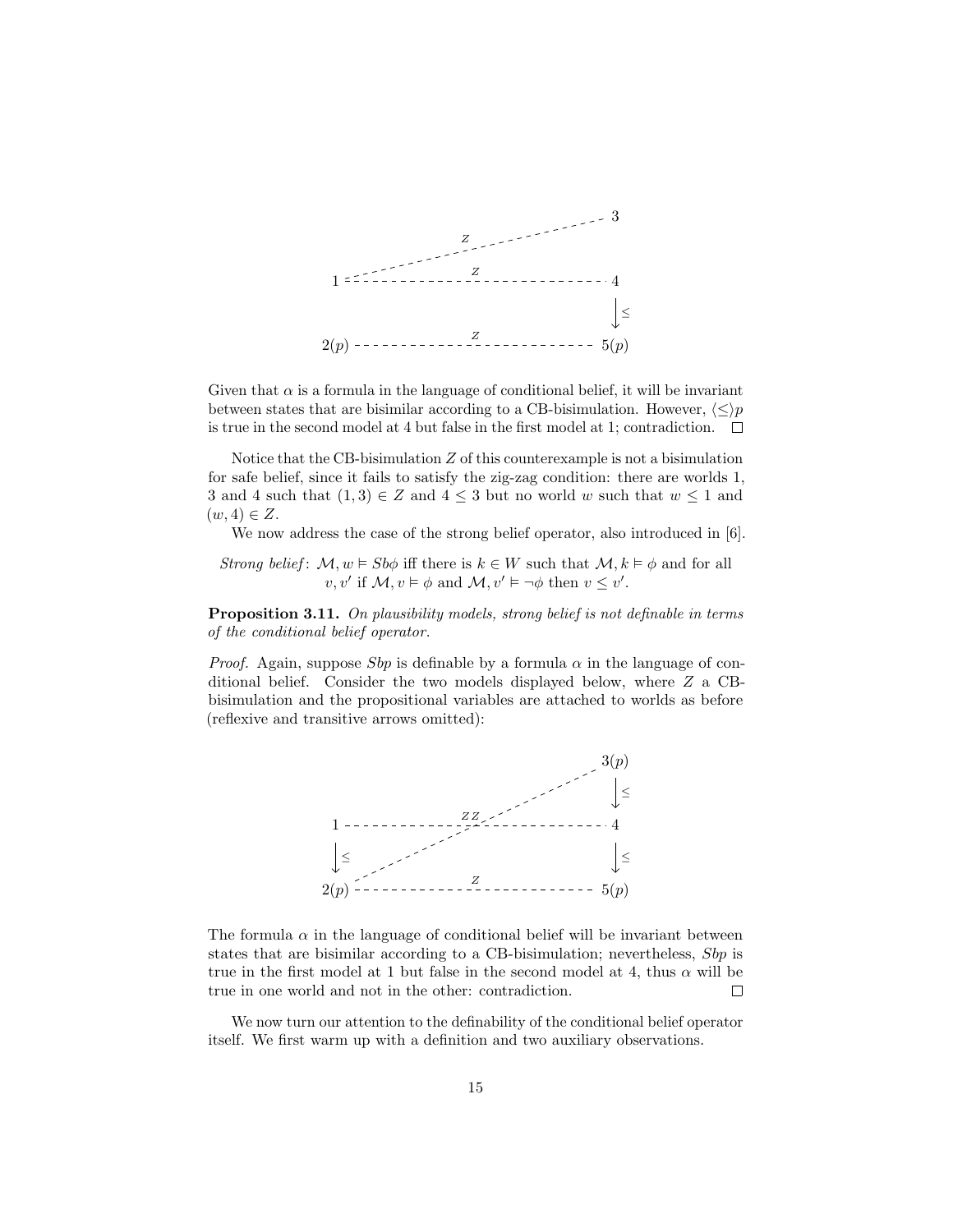Definition 3.12. A BSB-bisimulation, a bisimulation for standard belief and safe belief, is a B-bisimulation satisfying an additional condition, namely the usual zig-zag condition for the  $\leq$  relation: given two plausibility models M and  $\mathcal{M}'$  and two worlds w and w' in the respective models, if  $(w, w') \in \mathbb{Z}$  then

- for every v in M such that  $v \leq w$  there is a v' in M' such that  $(v, v') \in Z$ and  $v' \leq w'$
- for every v' in M' such that  $v' \leq w'$  there is a v in M such that  $(v, v') \in Z$ and  $v \leq w$

Proposition 3.13. On plausibility models, if two states  $w$  and  $w'$  are in a BSB-bisimulation then they are modally equivalent with respect to the language containing the belief and safe belief operators.

Proof. Straightforward induction on the complexity of the formula.

Proposition 3.14. On plausibility models, conditional belief is not definable in terms of the language containing the operators of safe belief and standard belief.

 $\Box$ 

*Proof.* Suppose  $B^{\neg p}q$  is definable by a formula  $\alpha$  in the language of belief, safe belief and public announcement. Consider the two models displayed below, where Z a BSB-bisimulation and the propositional variables are attached to worlds as before:



Since 2 and 4 are in a BSB-bisimulation, by Proposition 3.13 they are modally equivalent in the language of belief and safe belief. Thus we can conclude  $2 \vDash \alpha$ iff  $4 \vDash \alpha$ . But  $2 \vDash B^{\neg p}q$  and  $4 \vDash \neg B^{\neg p}q$ , contradiction.  $\Box$ 

Notice that the bisimulation used in this counterexample is not a plausibility CB-bisimulation.

### 4 Conditional belief on evidence models

Evidence models, introduced in [23], are structures capturing the evidence available to an agent in different possible worlds. The evidence available at a world  $w$  is represented via a family of sets of possible worlds: intuitively each set in the family constitutes a piece of evidence that the agent can use to draw conclusions at w. They constitute a generalization over plausibility models, but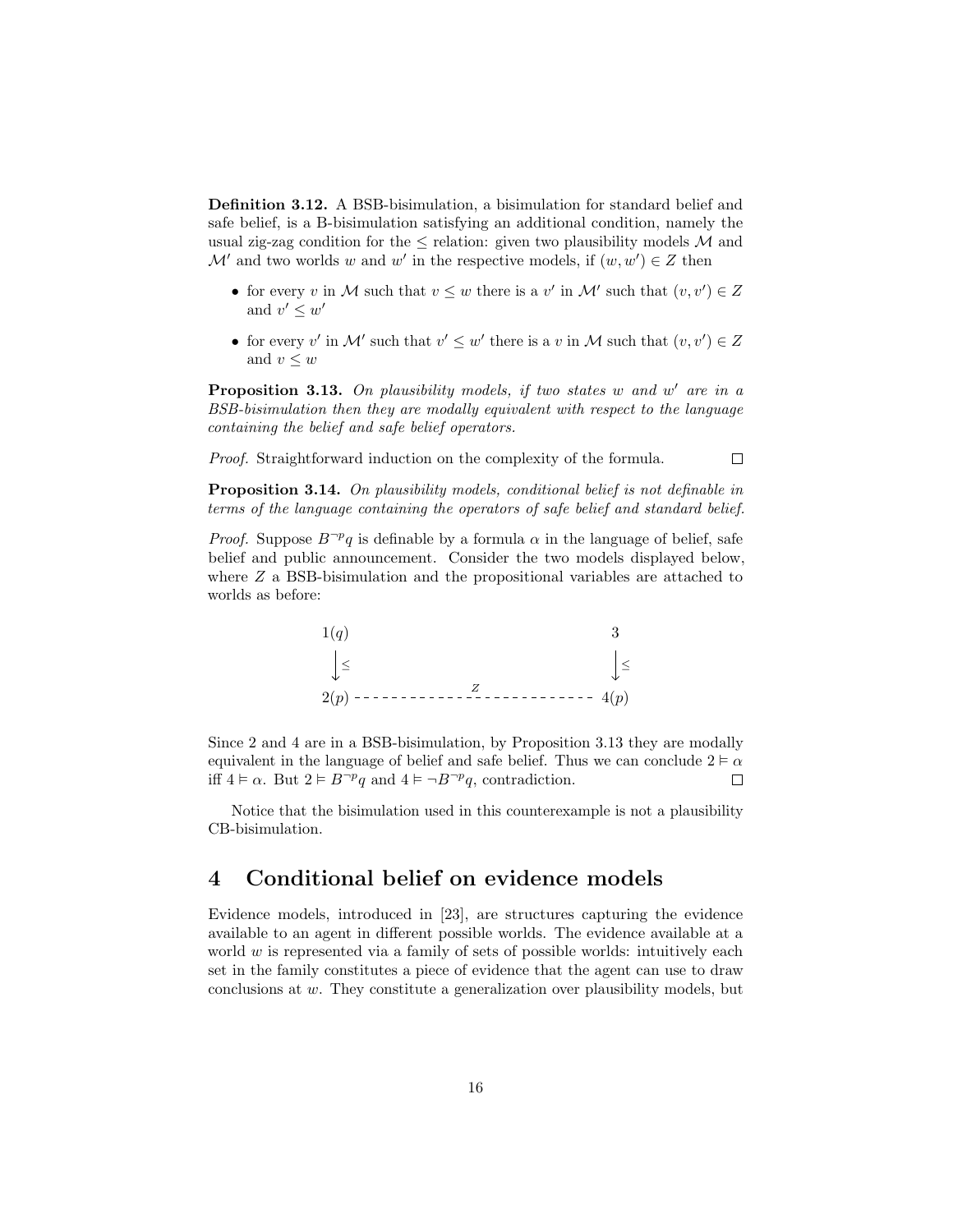can be collapsed to plausibility models by considering the specialization preorder induced by the sets of evidence, however not without loss of information.<sup>6</sup>

**Definition 4.1.** An evidence model is a tuple  $\mathcal{M} = \langle W, E, V \rangle$  with W a nonempty set of worlds, a function  $E: W \to \wp(\wp(W))$  and  $V: W \to \wp(At)$  a valuation function. A *uniform evidence model* is an evidence model where  $E$  is a constant function; in this case we denote it with  $\mathcal{E}$ .

We indicate with  $E(w)$  the set of subsets image of w. We furthermore assume  $W \in E(w)$  and  $\emptyset \notin E(w)$  for all  $w \in W$ .

The last requirement ensures that at every possible world the agents has trivial evidence, namely the whole set  $W$ , and does not have inconsistent evidence, i.e. the empty set.

**Definition 4.2.** A *w-scenario* is a maximal family  $\mathcal{X} \subseteq E(w)$  having the finite intersection property (abbreviated in 'f.i.p.'), that is, for each finite subfamily  $\{X_1,\ldots,X_n\}\subseteq \mathcal{X}$  we have  $\bigcap_{1\leq i\leq n}X_i\neq\emptyset$ . Given a set  $X\subseteq W$  and a collection  $\mathcal{X} \subseteq E(w)$ , the latter has the f.i.p. relative to X if for each finite subfamily  $\{X_1,\ldots,X_n\} \subseteq \mathcal{X}^X = \{Y \cap X | Y \in \mathcal{X}\}\$  we have  $\bigcap_{1 \leq i \leq n} X_i \neq \emptyset$ . We say that X is an w-X-scenario if it is a maximal family with the f.i.p. relative to X.

The semantics for the propositional part of the language is the usual one, while for belief and conditional belief we have the clauses:

- $M, w \models B\phi$  iff for every w-scenario X we have  $M, v \models \phi$  for all  $v \in \bigcap \mathcal{X}$
- $M, w \models B^{\psi} \phi$  iff every w-[ $\psi$ ]-scenario X we have  $M, v \models \phi$  for all  $v \in$  $\bigcap \mathcal{X}^{\llbracket \psi \rrbracket}$

The notion of bisimulation for the standard belief operator on evidence models establishes a connection between the scenarios of two models:

**Definition 4.3.** Given two evidence models  $M_1$  and  $M_2$ , an evidence Bbisimulation is a non-empty relation  $Z \subseteq W_1 \times W_2$  such that if  $(w, w') \in Z$ then

- for all  $p \in At, p \in V(w)$  iff  $p \in V(w')$ ;
- then for every w-scenario X and  $x \in \bigcap \mathcal{X}$  there is a w'-scenario Y and  $y \in \mathcal{Y}$  such that  $(x, y) \in Z$ , and viceversa.

The following result can be proven via the standard line of reasoning.

Theorem 4.4. Bisimilarity with respect to evidence B-bisimulation entails modal equivalence with respect to the language with only the belief operator. On finite models, modal equivalence with respect to the latter language entails bisimilarity for evidence B-bisimulation.

 $6$ See [20, 21] for a discussion on the relationship between the two kinds of models. The sphere systems of [14] also constitute an example of neighborhood models with a close tie to relational structures.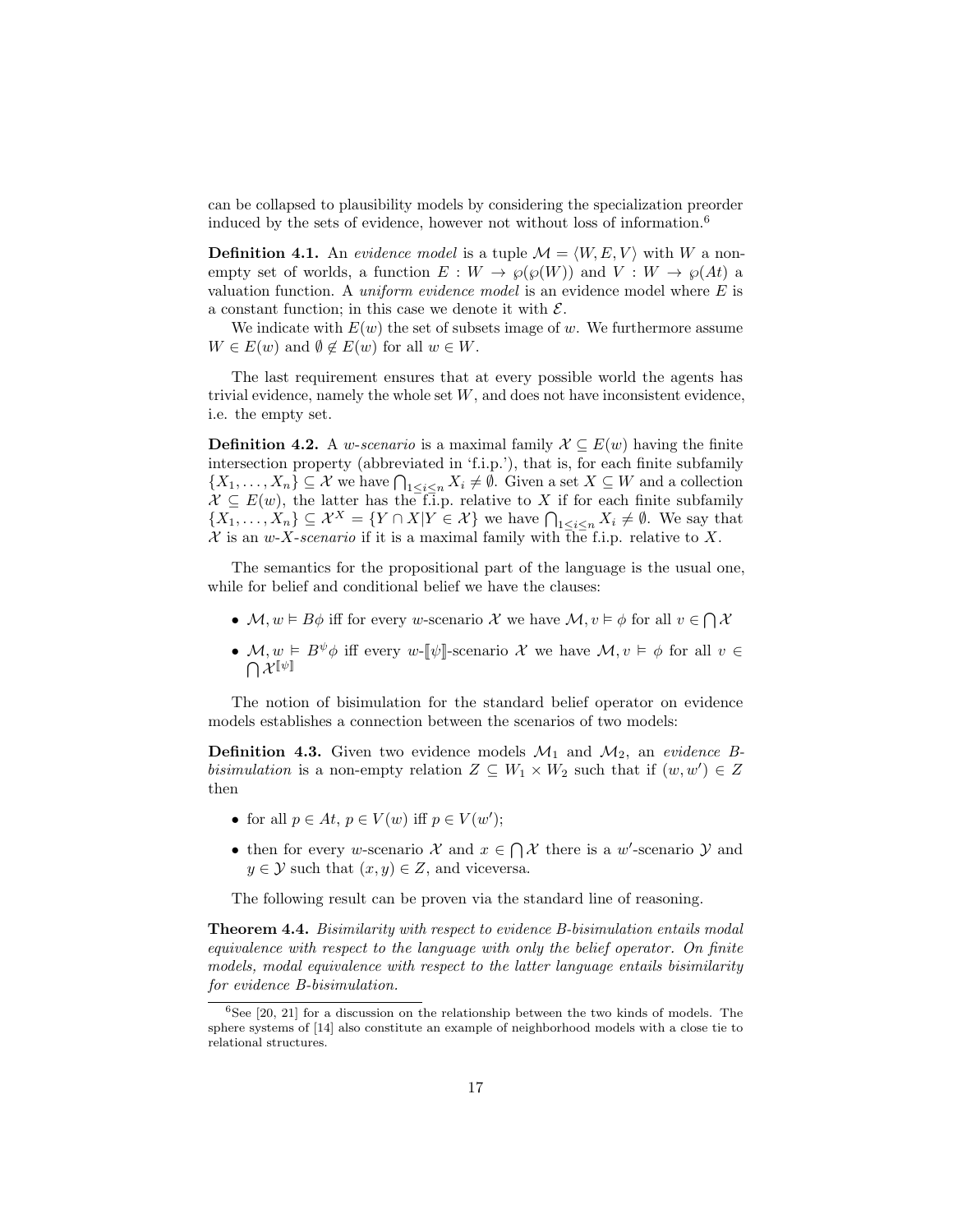#### 4.1 Evidence CB-bisimulation

We first show that finite evidence models are an example of conditional models by means of two auxiliary lemmas.

**Lemma 4.5.** On finite models, suppose  $Y \supseteq X$ . Then for every w-X-scenario X there is a w-Y-scenario Y such that  $X \subseteq Y$ . Conversely, for every w-Y-scenario *Y* there is a w-X-scenario X such that  $X \subseteq Y$ .

*Proof.* Clearly  $X$  already has the f.i.p. relative to Y. Enumerate the sets K in  $E(w)$  (there are finitely many), then proceed following the enumeration: if  $K \in \mathcal{X}$  or  $\mathcal{X} \cup \{K\}$  has the f.i.p. relative to Y then put K in Y, otherwise not. Because of the first condition we get  $\mathcal{X} \subseteq \mathcal{Y}$ , while from the second one we obtain that  $Y$  is a  $w$ -Y-scenario.

For the second claim, enumerate the sets in  $\mathcal{Y}: K_0, \ldots, K_m$ . Construct X in stages beginning from  $\mathcal{X}_0 = \emptyset$  and putting  $\mathcal{X}_{n+1} = \mathcal{X}_n \cup \{K_n\}$  if  $\bigcap \mathcal{X}_n^X \cap K_n \neq \emptyset$ . Clearly  $X \subseteq \mathcal{Y}$ . To see that X is maximal with the f.i.p. relative to X suppose that there is  $K \notin \mathcal{X}$  such that  $\bigcap \mathcal{X}^X \cap K \neq \emptyset$ . By construction, if  $\bigcap \mathcal{X}^X \cap K \neq \emptyset$ and  $K \notin \mathcal{X}$  then  $K \notin \mathcal{Y}$ , hence by the maximality of  $\mathcal{Y}$  it must be that  $\bigcap \mathcal{Y}^Y \cap K = \emptyset$ . Since  $\bigcap \mathcal{X}^X \subseteq \bigcap \mathcal{Y}^Y$  by construction we get a contradiction. Therefore  $X$  is maximal with the f.i.p. relative to  $X$ .  $\Box$ 

**Lemma 4.6.** On finite models, if  $Y \supseteq X$ , then for every w-X-scenario X and w-Y-scenario Y such that  $X \subseteq Y$  if  $y \in \bigcap Y^Y$  then either  $y \in \bigcap X^X$  or  $y \in Y \backslash X$ . If no element  $y \in \bigcap \mathcal{Y}^Y$  is in  $Y \backslash X$  then  $\bigcap \mathcal{X}^X = \bigcap \mathcal{Y}^Y$ .

*Proof.* Say  $y \notin Y \backslash X$ . Then, since  $y \in Y$ , it must be that  $y \in X$ . Since  $y \in \bigcap \mathcal{Y}^Y$  we have that  $y \in K$  for all  $K \in \mathcal{Y}$ , and hence  $y \in K$  for all  $K \in \mathcal{X}$ , so  $y \in \bigcap \mathcal{X}^X$ . We can thus conclude that if  $y \notin Y \backslash X$  for all  $y \in \bigcap \mathcal{Y}^Y$  then  $\bigcap \mathcal{X}^X \supseteq \bigcap \mathcal{Y}^Y$ . For the other inclusion suppose  $z \in \bigcap \mathcal{X}^X$  but not in  $\bigcap \mathcal{Y}^Y$ . Then there must be  $K \in \mathcal{Y}$  such that  $K \notin \mathcal{X}$  and  $z \notin K$ . By maximality of  $\mathcal{X}$ it must be that K has empty intersection with  $\bigcap \mathcal{X}^X$ . Under the assumption that no element  $y \in \bigcap \mathcal{Y}^Y$  is in  $Y \setminus X$ , the latter fact entails that  $\bigcap \mathcal{Y}^Y$  must be empty, contradiction. Hence there can be no element z that is in  $\bigcap \mathcal{X}^X$  but not in  $\bigcap \mathcal{Y}^Y$ , thus  $\bigcap \mathcal{X}^X = \bigcap \mathcal{Y}^Y$ .  $\Box$ 

Proposition 4.7. Finite evidence models are conditional models, where

 $f(w, X) = \int \int {\int \mathcal{X}^X |for \mathcal{X} w-X\text{-}scenario}$ 

*Proof.* The satisfaction of the first property is ensured by the definition of  $\mathcal{X}^X$ : since each  $\bigcap \mathcal{X}^X$  lies within X, the big union will also be contained in X.

For the second property suppose  $Y \supseteq X$  and  $f(w, Y) \subseteq X$ . If  $x \in f(w, Y)$ then there is a w-Y-scenario  $\mathcal{Y}$  such that  $x \in \bigcap \mathcal{Y}^Y$ . By Lemma 4.5 we know there is a w-X-scenario X such that  $\mathcal{X} \subseteq \mathcal{Y}$ . By Lemma 4.6 either  $x \in \bigcap \mathcal{X}^X$  or  $x \in Y \backslash X$ . But the latter cannot be because  $x \in X$  by assumption, so  $x \in \bigcap \mathcal{X}^X$ . Then we can conclude that  $x \in f(w, X)$ .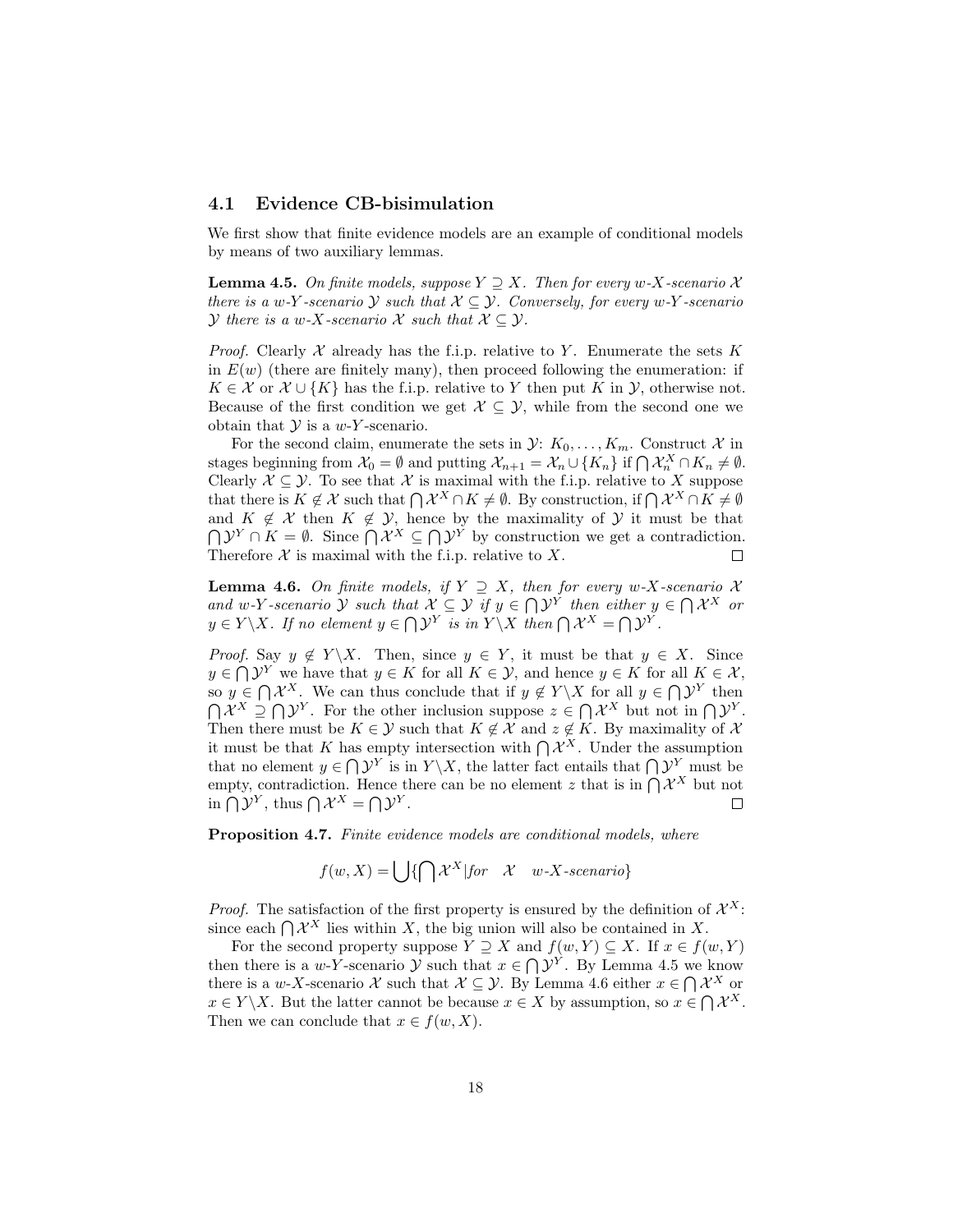Now for the other direction. If  $x \in f(w, X)$  then there is a w-X-scenario X such that  $x \in \bigcap \mathcal{X}^X$ . By Lemma 4.5 there is a w-Y-scenario  $\mathcal{Y}$  such that  $\mathcal{X} \subseteq \mathcal{Y}$ . Because  $f(w, Y) \subseteq X$  we can infer that there is no element  $y \in \bigcap \mathcal{Y}^Y$  that is in  $Y \backslash X$  (that is,  $\bigcap \mathcal{Y}^Y \subseteq X$ ), so by the second part of Lemma 4.6 we can conclude that  $\bigcap \mathcal{X}^X = \bigcap \mathcal{Y}^Y$ . This gives us  $x \in \bigcap \mathcal{Y}^Y$  and thus  $x \in f(w, Y)$ .

Notice that, setting  $f(w, X) = \bigcup \{ \bigcap \mathcal{X}^X | \text{for } X \quad w \text{-}W \text{-scenario} \},\$ the definition of the satisfaction relation for conditional belief on evidence models becomes an instance of the satisfaction relation for conditional modalities given in Section 2. Replacing the new  $f$  in Definition 2.5, we obtain a new notion of bisimulation for conditional belief on evidence models.

**Definition 4.8.** Given two evidence models  $\mathcal{M}_1$  and  $\mathcal{M}_2$ , an evidence CBbisimulation is a non-empty relation  $Z \subseteq W_1 \times W_2$  such that if  $(w, w') \in Z$ then

- for all  $p \in At, p \in V(w)$  iff  $p \in V(w'),$
- for all  $X \subseteq W$  and  $X' \subseteq W'$  such that  $R[X] \subseteq X'$  and  $R^{-1}[X'] \subseteq X$  we have that for every w-X-scenario  $\mathcal{X}$  and  $x \in \bigcap \mathcal{X}^X$  there is a w'-X'-scenario  $\mathcal{Y}$  and  $y \in \bigcap \mathcal{Y}^{X'}$  such that  $(x, y) \in Z$ , and viceversa.

We can now import the previous results on conditional models. First of all, bisimilarity in the latter sense corresponds to modal equivalence on finite evidence models.

**Theorem 4.9.** Given two evidence models  $\mathcal{M}_1$  and  $\mathcal{M}_2$  if  $(w, w') \in Z \subseteq$  $W_1 \times W_2$ , where Z is an evidence CB-bisimulation, then w and w' are modally equivalent. On finite models, if w and w' are modally equivalent then  $(w, w') \in$  $Z \subseteq W_1 \times W_2$ , where Z is an evidence CB-bisimulation.

As for plausibility models, we can infer the results concerning the closure under union and relational composition.

Lemma 4.10. Every evidence model is a grounded conditional model.

*Proof.* Given an evidence model  $M$ , it is enough to check that, having defined  $f(w, X) = \bigcup \{ \bigcap \mathcal{X}^X | \text{for } \mathcal{X} \text{ w-X-scenario} \}, \text{ we have } f(w, \{x\}) \neq \emptyset \text{ for all }$  $w, x \in W$ . It is enough to show that there exist a  $w-\{x\}$ -scenario X, then by the f.i.p. relative to  $\{x\}$  we know that every element of X must contain x, thus  $x \in \bigcap \mathcal{X}^{\{x\}}$  and  $f(w, X)$  is not empty. To find the desired w-{x}-scenario  $\mathcal{X},$ take the family of all the sets in  $E(w)$  containing x. This family is non-empty, since  $W \in E(w)$  for every w in the domain of the model. Clearly this family is maximal with the f.i.p. relative to  $\{x\}$  (not only, it is the only one), so we are done.  $\Box$ 

Proposition 4.11. The notion of evidence CB-bisimulation is closed under arbitrary unions and relational composition.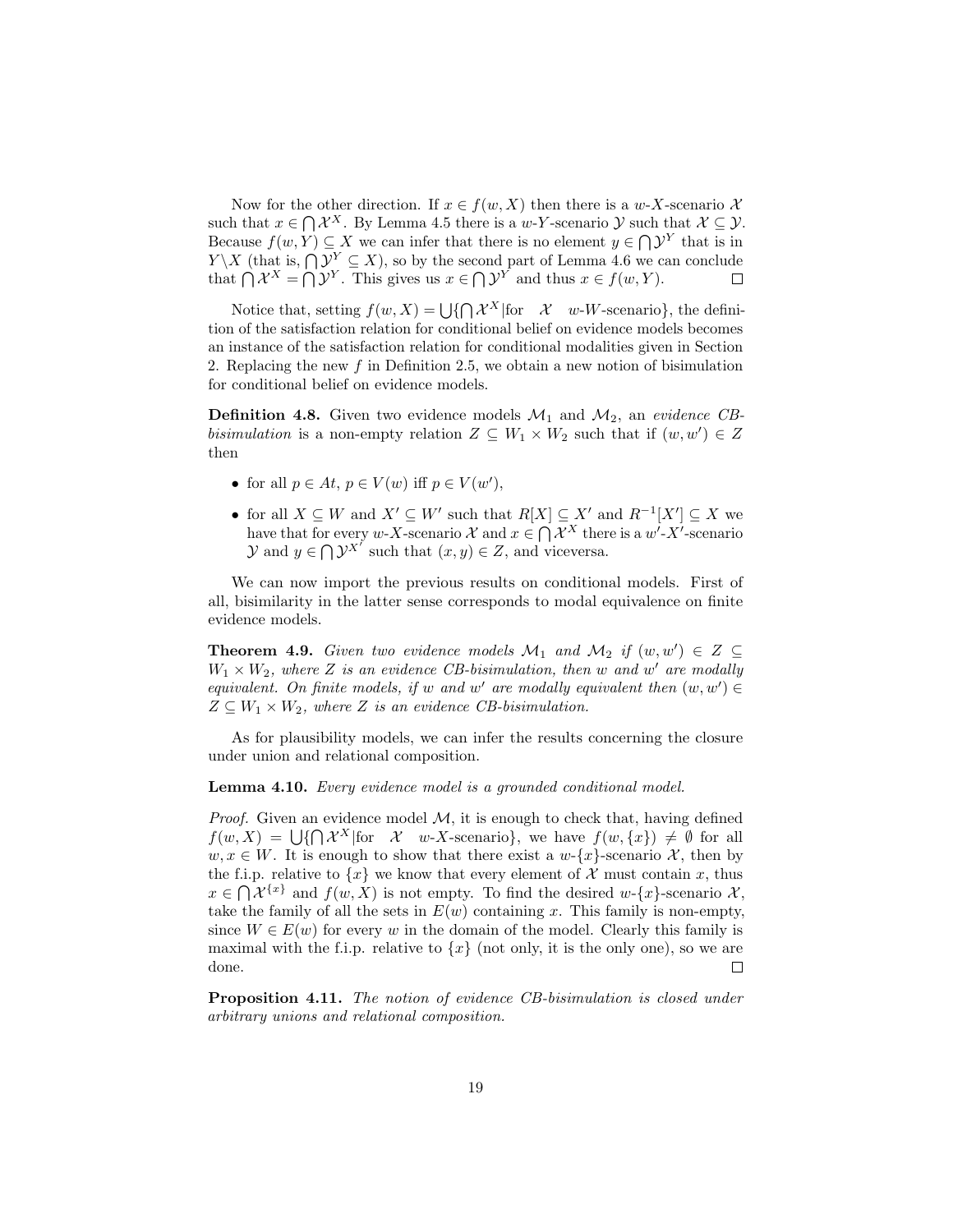#### 4.2 Undefinability

Thanks to the now clearly defined bisimulation for conditional belief, we can give a precise argument for the undefinability of conditional belief in terms of standard belief over evidence models.

Proposition 4.12. On evidence models, conditional belief is not definable in terms of the normal belief operator.

*Proof.* Suppose  $B^p q$  is definable by a formula  $\alpha$  in the language of standard belief. Consider the two models depicted on the left and right side of the following picture, where we indicate within parenthesis the propositional atoms that are true at every world and with  $Z$  a B-bisimulation between the two models:



The evidence available at each world is:  $E(1) = \{\{1\}, \{3\}, \{2, 3\}, W_1\}, E(4) =$  $\{\{4\},\{5\},W_2\}, E(2) = \{W_1\}, E(3) = \{\{3\},W_1\}, E(5) = \{\{5\},W_2\}.$  The reader can check that the relation Z is a B-bisimulation. Given that  $\alpha$  is a formula in the language of normal belief, it will be invariant between states that are bisimilar according to a B-bisimulation. However,  $B<sup>p</sup>q$  is true in the second model at 4 but false in the first model at 1: there is a  $1-[p]\mathcal{M}_1$ -scenario  $\mathcal{X} = \{\{2,3\}, W_1\}$ <br>and  $2 \in \Omega$   $\mathcal{Y}^{[p]\mathcal{M}_1}$  and that  $2 \nvdash a$ . Hence we obtain a contradiction and  $2 \in \bigcap \mathcal{X}^{\llbracket p \rrbracket_{\mathcal{M}_1}}$  such that  $2 \not\vdash q$ . Hence we obtain a contradiction.  $\Box$ 

Note that the relation  $Z$  is not an evidence CB-bisimulation: the sets of worlds satisfying  $p$  in the two models satisfy the prerequisites, they are sent into each other by Z, but fail with respect to the main property, since there is a  $1-[p]\mathcal{M}_1$ -scenario X, and an element in  $\bigcap \mathcal{X}^{[p]}$ , namely 2, that has no bisimilar counterpart in the second model. Another important eperctor to describe the counterpart in the second model. Another important operator to describe the features of evidence models is the so called evidence modality [23].

Evidence modality:  $\mathcal{M}, w \models \Box \phi$  iff there is  $K \in E(w)$  such that, for all  $v \in K$ ,  $\mathcal{M}, v \models \phi.$ 

It was shown in [23] that, on evidence models, standard belief cannot be defined in terms of the evidence modality. Since standard belief is definable in terms of conditional belief, we can conclude that also conditional belief is not definable via the evidence modality. Here we show that also the converse is the case.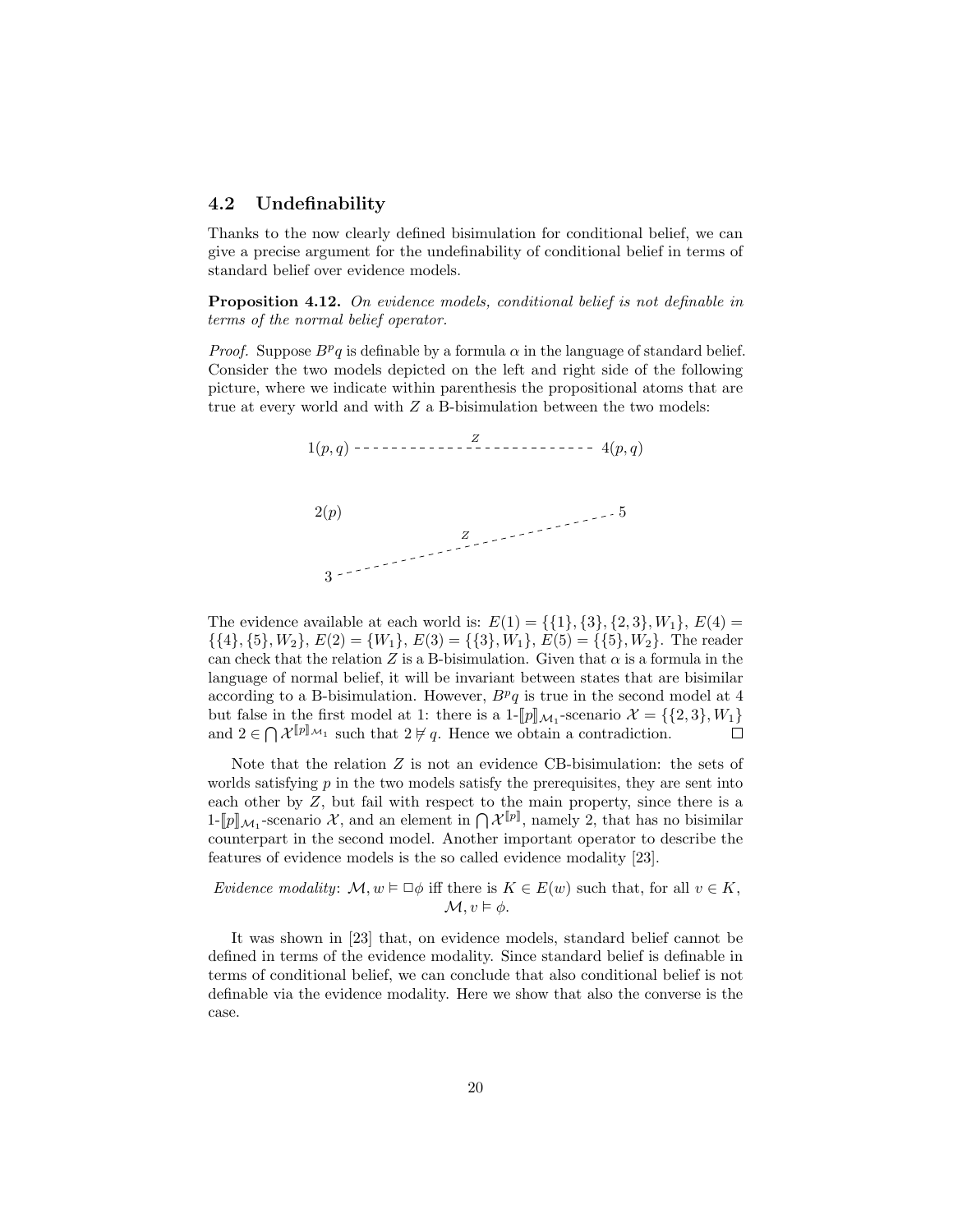**Proposition 4.13.** On evidence models, the evidence modality is not definable in terms of the conditional belief operator.

*Proof.* Suppose  $\Box p$  is definable by a formula  $\alpha$  in the language of conditional belief. Consider the two models depicted on the left and right side of the following picture, where we indicate within parenthesis the propositional atoms that are true at every world and with Z a CB-bisimulation between the two models:

1 3 2(p) 4(p) Z Z

We take both models to be uniform, where  $E_1 = \{\{1\}, \{2\}, W_1\}$  and  $E_2 = \{W_2\}.$ The reader can check that with this evidence the relation Z is a CB-bisimulation. Given that  $\alpha$  is a formula in the language of normal belief, it will be invariant between states that are bisimilar according to a CB-bisimulation. Nevertheless,  $\Box p$  is true in the first model at 1 but false in the second model at 3: in the first model there is an evidence set contained in the extension of  $p$ , namely  $\{2\}$ , while there is no such set in the second model; contradiction.  $\Box$ 

### 5 Relativized common knowledge

In this section we depart from the conditional belief operator, to study how this general framework is also applicable to another conditional modality, the so-called relativized common knowledge operator, defined in [22] and studied in [24].

**Definition 5.1.** A *Kripke model* is a tuple  $\mathcal{M} = \langle W, R, V \rangle$  with W a non-empty set of worlds, a relation  $R \subseteq W \times W$  and  $V : W \to \wp(At)$  a valuation function.

**Definition 5.2.** Given a relation  $R \subseteq W \times W$ , denote with  $R^*$  its reflexive and transitive closure.

The operator of relativized common knowledge, denoted with  $C(\phi, \psi)$ , is meant to capture the intuition that every path which consists exclusively of  $\phi$ -worlds ends in a world satisfying  $\psi$ . The informal notion of path is captured in the following definition via the reflexive transitive closure.

 $\mathcal{M}, w \models C(\phi, \psi)$  iff  $\mathcal{M}, v \models \phi$  for all  $(w, v) \in (R \cap (W \times [\![\phi]\!]))^*$ 

where  $M$  is a Kripke model. The most direct way to encompass this operator is to design a selection function for it.

**Proposition 5.3.** Kripke models are conditional models, where  $f(w, X) =$  $\{v|(w, v) \in (R \cap (W \times X))^*\}\$  for all w.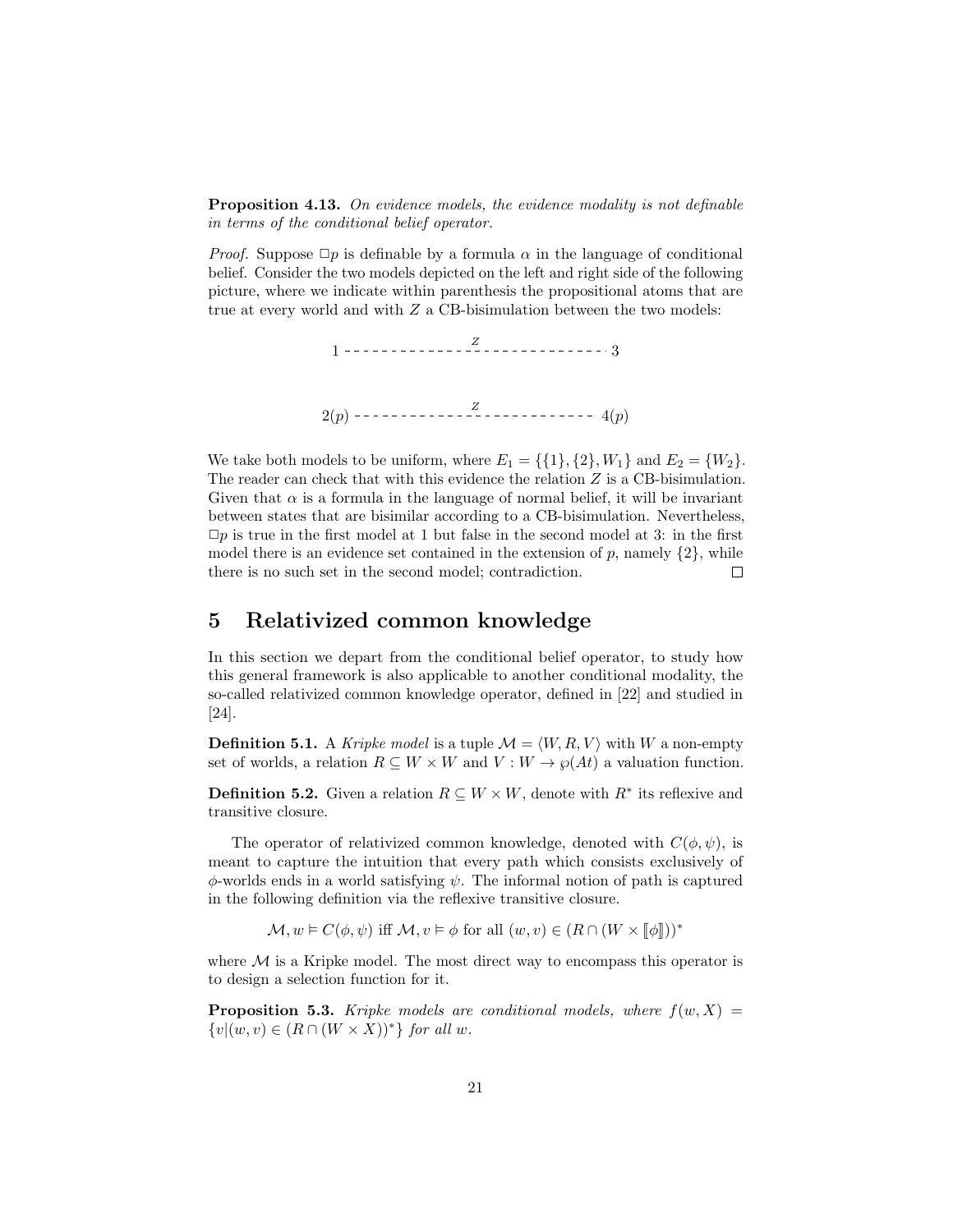Proof. Again we check the prerequisites of selection functions in Definition 2.1. Clearly all the worlds reachable with a path in  $X$  will also lie in  $X$ , hence the first condition on selection functions is given. For the second one, suppose  $X \subseteq Y$ ,  $f(w, Y) = \{v | (w, v) \in (R \cap (W \times Y))^*\} \subseteq X$  and take  $x' \in f(w, Y)$ . Hence there is a chain of Y-worlds leading to x'. We show  $x' \in f(w, X)$  by induction on the length of the chain. The base case: since  $(w, w) \in f(w, Y) \subseteq X$  so we also have a chain of length 0 contained in X, i.e.  $(w, w) \in f(w, X)$ . For the inductive step suppose  $x \in f(w, X)$  for all  $x \in f(w, Y)$  reachable with a chain of Y-worlds of length  $\leq n$ . Now say  $x' \in f(w, Y)$  is reachable with a chain of Y-worlds of length  $n + 1$ . By  $x' \in f(w, Y) \subseteq X$  we know that also  $x' \in X$ , thus the whole chain is in X and  $x' \in f(w, X)$ . For the other inclusion, it is straightforward to see that  $X \subseteq Y$  immediately entails  $f(w, X) \subseteq f(w, Y)$ .  $\Box$ 

Setting  $f(w, X) = \{v | (w, v) \in (R \cap (W \times X))^*\}$ , we can repeat the chain of reasoning from Section 2.

**Definition 5.4.** Given two Kripke models  $\mathcal{M}_1$  and  $\mathcal{M}_2$ , a bisimulation for relativized common knowledge or RCK-bisimulation is a non-empty relation  $Z \subseteq W_1 \times W_2$  such that if  $(w, w') \in Z$  then

- for all  $p \in At, p \in V(w)$  iff  $p \in V(w'),$
- for all  $X \subseteq W$  and  $X' \subseteq W'$  such that  $R[X] \subseteq X'$  and  $R^{-1}[X'] \subseteq X$  we have that for every  $x \in \{v | (w, v) \in (R \cap (W \times X))^* \}$  then there exists a  $y \in \{v | (w, v) \in (R \cap (W \times X'))^*\}$  such that  $(x, y) \in Z$ , and viceversa.

where the last condition essentially states that for every state reachable via a X-path in the first model there must be a corresponding state in the second model reachable via a  $X'$ -path.

We can now derive our previous results for this specific setting. In this section and the following one we use 'modal equivalence' meaning with respect to the language containing only the usual propositional connectives and the relativized common knowledge operator.

**Theorem 5.5.** Given two Kripke models  $\mathcal{M}_1$  and  $\mathcal{M}_2$ , if  $(w, w') \in Z \subseteq W_1 \times W_2$ , where  $Z$  is a RCK-bisimulation, then  $w$  and  $w'$  are modally equivalent. On finite models, if w and w' are modally equivalent then  $(w, w') \in Z \subseteq W_1 \times W_2$ , where Z is a RCK-bisimulation.

Proposition 5.6. RCK-bisimulations are closed under arbitrary unions.

**Lemma 5.7.** Every Kripke model is a grounded conditional model for  $f(w, X) =$  $\{v|(w, v) \in (R \cap (W \times X))^*\}.$ 

*Proof.* By reflexive closure we always have  $(w, w) \in f(w, X)$  for all X, hence also  $(w, w) \in f(w, \{x\})$ .  $\Box$ 

Proposition 5.8. RCK-bisimulations are closed under relational composition.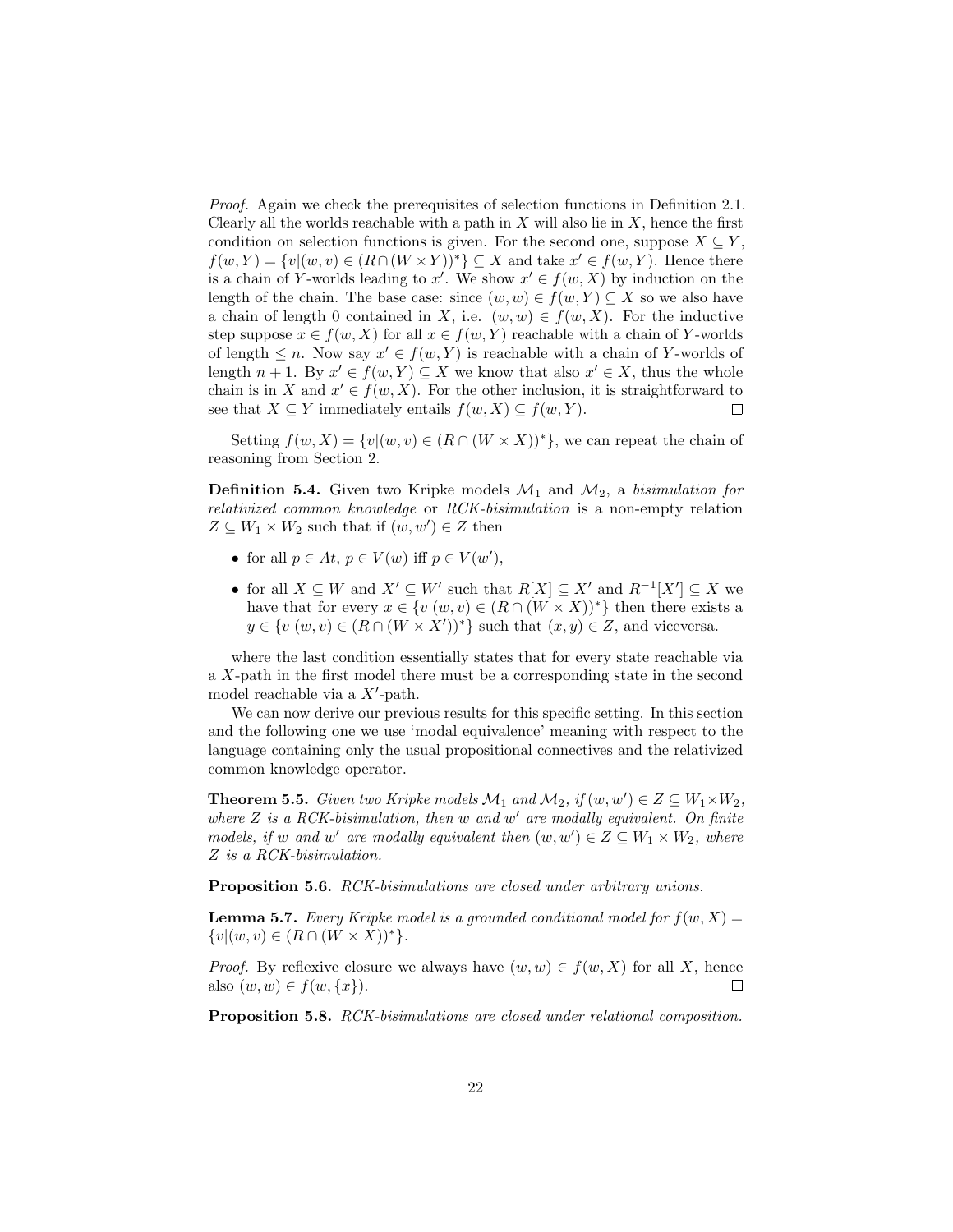#### 5.1 Recovering the original Hennessy-Milner Theorem

Now that we are dealing with Kripke models we can finally show how to obtain the original Hennessy-Milner Theorem in our framework. Given a Kripke model M, define the selection function for the *conditional box*  $\Box^{\psi}\phi$  as:

$$
f(w, X) = \{v | v \in X, (w, v) \in R\}
$$

whose satisfaction relation is clearly

$$
\mathcal{M}, w \vDash \Box^{\psi} \phi \quad \text{iff} \quad \mathcal{M}, v \vDash \psi \quad \text{and} \quad (w, v) \in R \quad \text{entail} \quad \mathcal{M}, v \vDash \phi
$$
  
iff  $f(w, [\![\psi]\!]) \subseteq [\![\phi]\!]$ 

**Proposition 5.9.** Kripke models are conditional models, where  $f(w, X) =$  $\{v|v \in X, (w, v) \in R\}$  for all w.

 $\Box$ 

Proof. A straightforward check of the conditions of Definition 2.1.

We can thus directly infer all the results from Section 2, as the reader can expect. It is easy to see that in this case the unary modality is just the usual  $\Box$ operator of basic modal logic and the unary bisimulation is the standard notion of bisimulation for that language. When we instantiate Theorem 2.7 we obtain

**Theorem 5.10** (Hennessy-Milner Theorem). Given two Kripke models  $\mathcal{M}_1$  and  $\mathcal{M}_2$  such that

- $f(w, W) = \{v | (w, v) \in R\}$  is finite for all  $w \in W$  (R is image-finite)
- $f'(w', W') = \{v' | (w', v') \in R'\}$  is finite for all  $w' \in W'$  (R' is image-finite)

if w and w' are modally equivalent in the language of basic modal logic then  $(w, w') \in Z \subseteq W_1 \times W_2$ , where Z is a unary bisimulation.

Note that, defining  $f(w, X) = \{v | v \in X, (w, v) \in R\}$ , we can extract the precondition  $X$  and show that the conditional language is reducible to the unconditional one:

> $\mathcal{M}, w \models \Box^{\psi} \phi$  iff  $\{v | v \in [\![\psi]\!], (w, v) \in R\} \subseteq [\![\phi]\!]$ iff  $\{v|(w, v) \in R\} \cap \llbracket \psi \rrbracket \subseteq \llbracket \phi \rrbracket$ iff  $\{v|(w, v) \in R\} \subseteq \llbracket \phi \rrbracket \cup \llbracket \overline{\psi} \rrbracket$ iff $\mathcal{M}, w \models \Box(\psi \rightarrow \phi)$

### 6 Generalization to multi-agent models

We now address the matter: can we extend the analysis of Section 3 to cover the multi-agent case? Given a set of agents A, the language we are interested in will look like

$$
\phi ::= \quad p \, |\, \neg \phi \, | \, \psi \wedge \phi \, | \, \psi \leadsto_a \phi
$$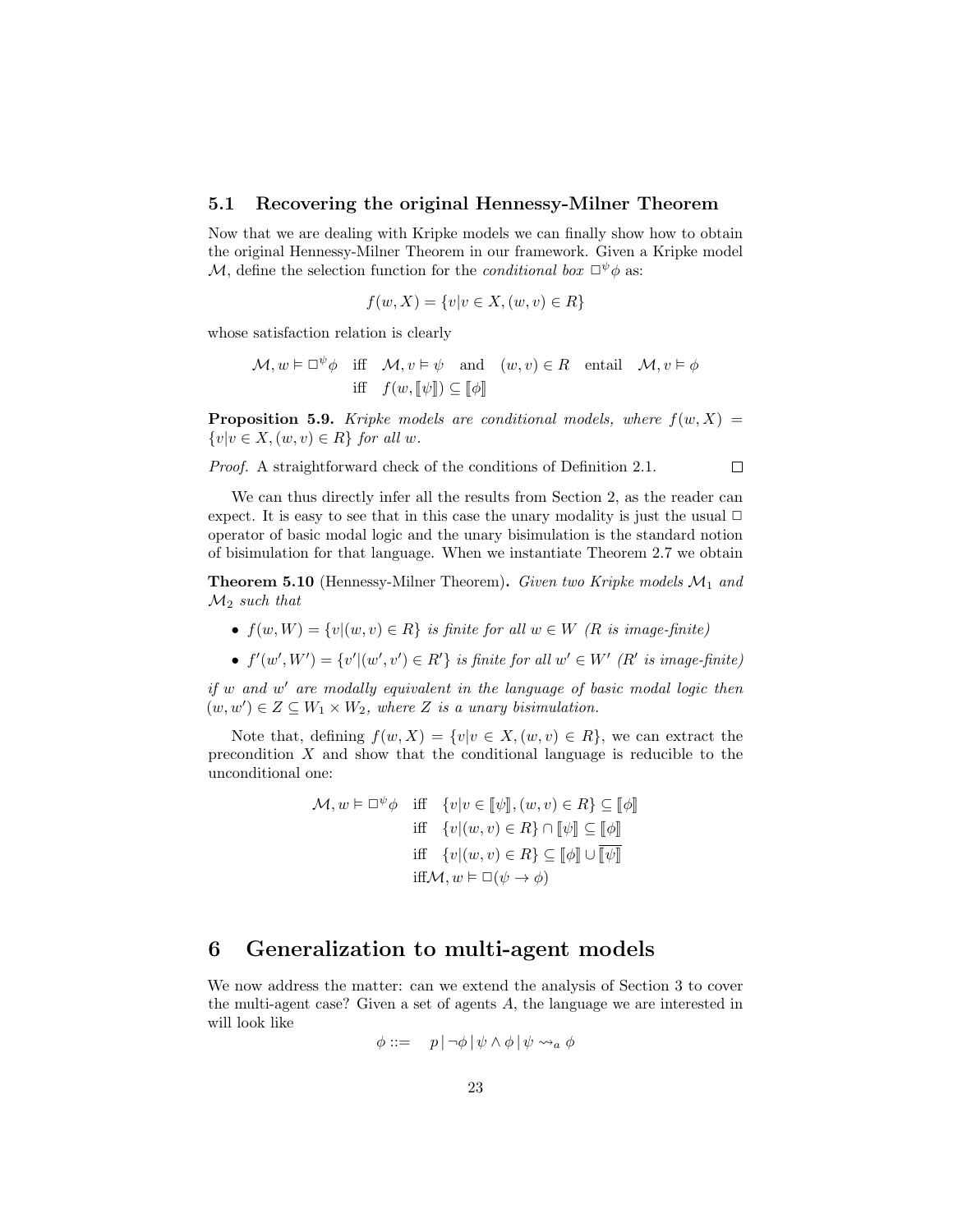where  $\leadsto_a$  will denote the modality for agent a. This leads to an easy generalization of conditional models.

**Definition 6.1.** A multi-agent conditional model M is a tuple  $\langle W, A, \{f_a\}_{a \in A}, V \rangle$ with W a non-empty set of worlds, A a set of agents,  $V: W \to \wp(At)$  a valuation function and for each agent a selection function  $f_a$  satisfying the conditions listed in Definition 2.1.

The set of agents is nothing more than a set of labels for different selection functions, co-existing in the same models but essentially independent from each other. Depending on the interpretation, such labels may not refer to different agents but, for example, to different doxastic conditional modalities for a single agent. The semantics clause for the conditional modalities will be:

 $\mathcal{M}, w \models \psi \leadsto_a \phi \text{ iff } f_a(w, \llbracket \psi \rrbracket_{\mathcal{M}}) \subseteq \llbracket \phi \rrbracket_{\mathcal{M}}$ 

for every  $a \in A$ . Likewise, the bisimulation can also be relativized in the same fashion.

Definition 6.2 (Multi-agent Conditional Bisimulation). Given two multi-agent conditional models  $\mathcal{M}_1$  and  $\mathcal{M}_2$  based n the same set of agents, a *multi-agent* conditional bisimulation is a non-empty relation  $Z \subseteq W_1 \times W_2$  such that if  $(w, w') \in Z$  then

- for all  $p \in At, p \in V(w)$  iff  $p \in V(w'),$
- for all  $X \subseteq W$  and  $X' \subseteq W'$  such that  $R[X] \subseteq X'$  and  $R^{-1}[X'] \subseteq X$ we have that, for every  $a \in A$ , for every  $x \in f_a(w, X)$  there exists a  $y \in$  $f'_{a}(w', X')$  (where  $f'$  is the selection function in  $\mathcal{M}_2$ ) such that  $(x, y) \in Z$ , and viceversa.

The proofs of the following results are a straightforward generalization of the proofs of the analogous single-agent statements.

**Theorem 6.3.** Given two multi-agent conditional models  $M_1$  and  $M_2$ , if  $(w, w') \in Z \subseteq W_1 \times W_2$ , where Z is a multi-agent conditional bisimulation, then w and w' are modally equivalent with respect to the logic of conditionals.

On finite models, if w and w' are modally equivalent then  $(w, w') \in Z \subseteq$  $W_1 \times W_2$ , where Z is a multi-agent conditional bisimulation.

Proposition 6.4. Multi-agent conditional bisimulations are closed under arbitrary unions.

**Definition 6.5.** A multi-agent conditional model is grounded if, for all  $w \in W$ ,  $a \in A$  and  $\{x\}$  in the domain of the model,  $f_a(w, \{x\}) \neq \emptyset$ .

Proposition 6.6. Restricted to any class of multi-agent grounded models, the notion of multi-agent conditional bisimulation is closed under relational composition.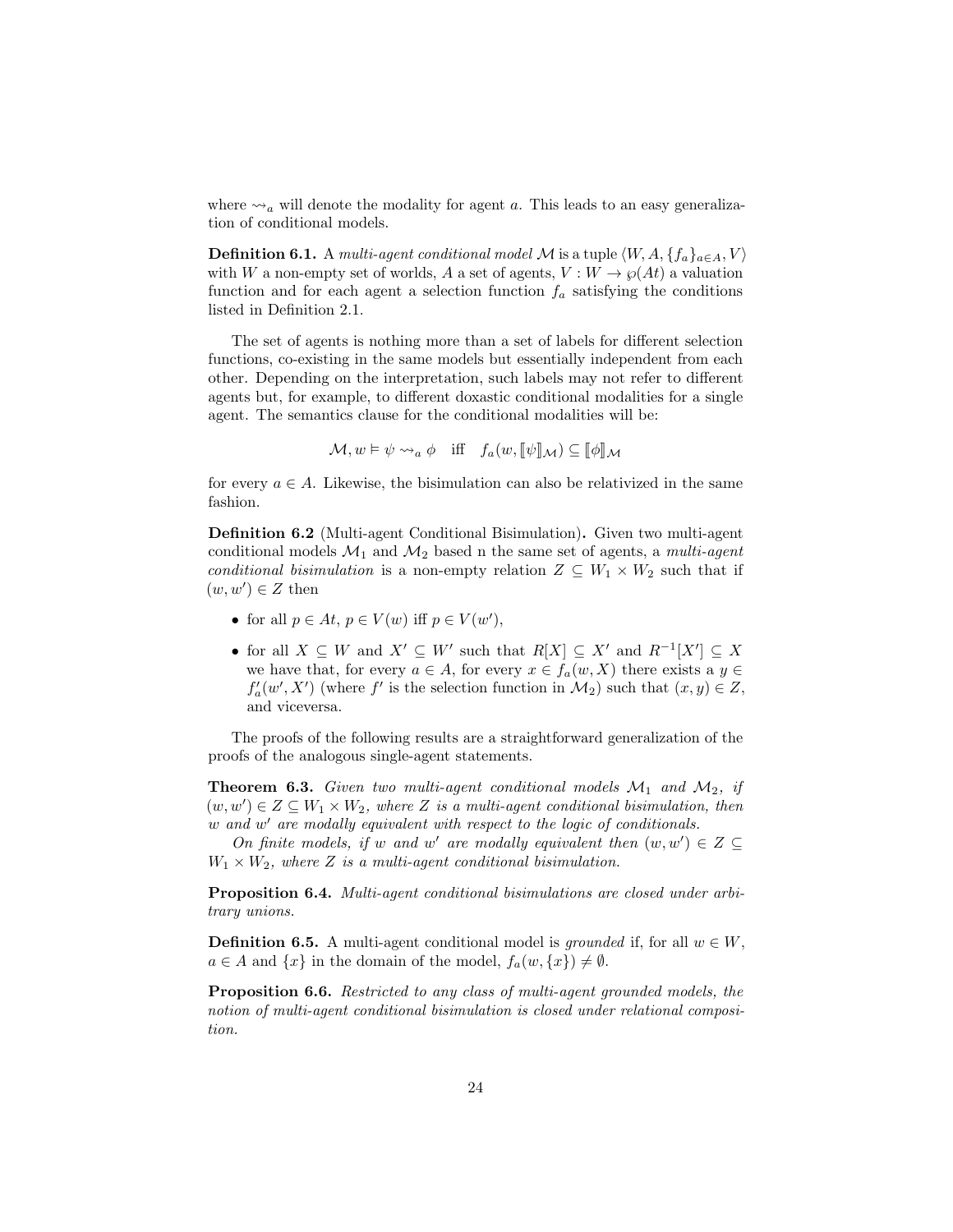In the following subsection we exemplify multi-agent conditional models by means of a well-known structure called multi-agent plausibility model or epistemic plausibility model. The reader will see that an analogous generalization can be carried over for evidence models and Kripke models, by introducing evidence functions labelled by agents in the former and by employing relations labelled by agents in the latter.

We devote another subsection to a further possible generalization, namely conditional modalities for groups of agents. The prime example here is group conditional belief.

#### 6.1 Conditional belief on multi-agent plausibility models

The multi-agent generalization of plausibility models, epistemic plausibility model are widely used in Formal Epistemology to capture knowledge and beliefs in a multi-agent system.

**Definition 6.7.** A relation  $\leq \subseteq W \times W$  is a well-preorder if it is reflexive, transitive and if there exist minimal element for every non-empty subset of W. Given a reflexive and transitive relation  $\leq \subseteq W \times W$ , we stipulate  $\sim$  to be its reflexive closure and, for a given  $w \in W$ , define its associated *comparability* class to be  $[w]_{\sim} = \{v|v \leq w \text{ or } w \leq v\}$ . Call  $\leq$  locally well-preordered if its restriction to each comparability class is well-preordered.

Definition 6.8. A multi-agent plausibility model or epistemic plausibility model is a tuple  $\mathcal{M} = \langle W, A, \{\leq_a\}_{a \in A}, V \rangle$  with W a non-empty set of worlds,  $\{\leq_a\}_{a \in A}$ a family of reflexive, transitive and locally well-preordered relations  $\leq_a \subseteq W \times W$ indexed by agents and  $V: W \to \wp(At)$  a valuation function.

This structure is given these two names because in fact the epistemic indistinguishability relation  $\sim_a$  can be defined as the reflexive closure of  $\leq_a$ . The semantics of the belief and conditional belief operators are then relativized to a specific agent and comparability class:

- $\mathcal{M}, w \models B_a \phi$  iff for all  $v \in Min([w]_{\sim_a})$  we have  $\mathcal{M}, v \models \phi$
- $\mathcal{M}, w \models B^{\psi}_a \phi$  iff for all  $v \in Min(\llbracket \psi \rrbracket \cap [w]_{\sim_a})$  we have  $\mathcal{M}, v \models \phi$

Proposition 6.9. Multi-agent plausibility models are multi-agent conditional models, where  $f_a(w, X) = Min_{\leq_a} (X \cap [w]_{\sim_a}).$ 

*Proof.* We want to ascertain that the newly defined  $f_a$  fulfills the prerequisites of selection functions in Definition 2.1. The first condition is again given by the very definition of Min. For the second one, suppose  $X \subseteq Y$ ,  $Min_{\leq_a} (Y \cap [w]_{\sim_a}) \subseteq X$ and consider a generic element  $x'$  in  $Min_{\leq a}(Y \cap [w]_{\sim a})$ . Clearly from  $X \subseteq Y$ we have  $X \cap [w]_{\sim_a} \subseteq Y \cap [w]_{\sim_a}$ . Thus since  $x' \in X$  and then there is no element below  $x'$  in  $Y \cap [w]_{\sim_a}$  then a fortiori there is no element below it in the subset  $X \cap [w]_{\sim_a}$ , hence  $x' \in Min_{\leq_a} (X \cap [w]_{\sim_a})$ . For the other inclusion consider  $x' \in Min_{\leq_a} (X \cap [w]_{\sim_a})$ ; we show x' is also minimal within  $Y \cap [w]_{\sim_a}$ . By contradiction suppose this is not the case: then there is  $z \in Y \cap [w]_{\sim_a}$  such that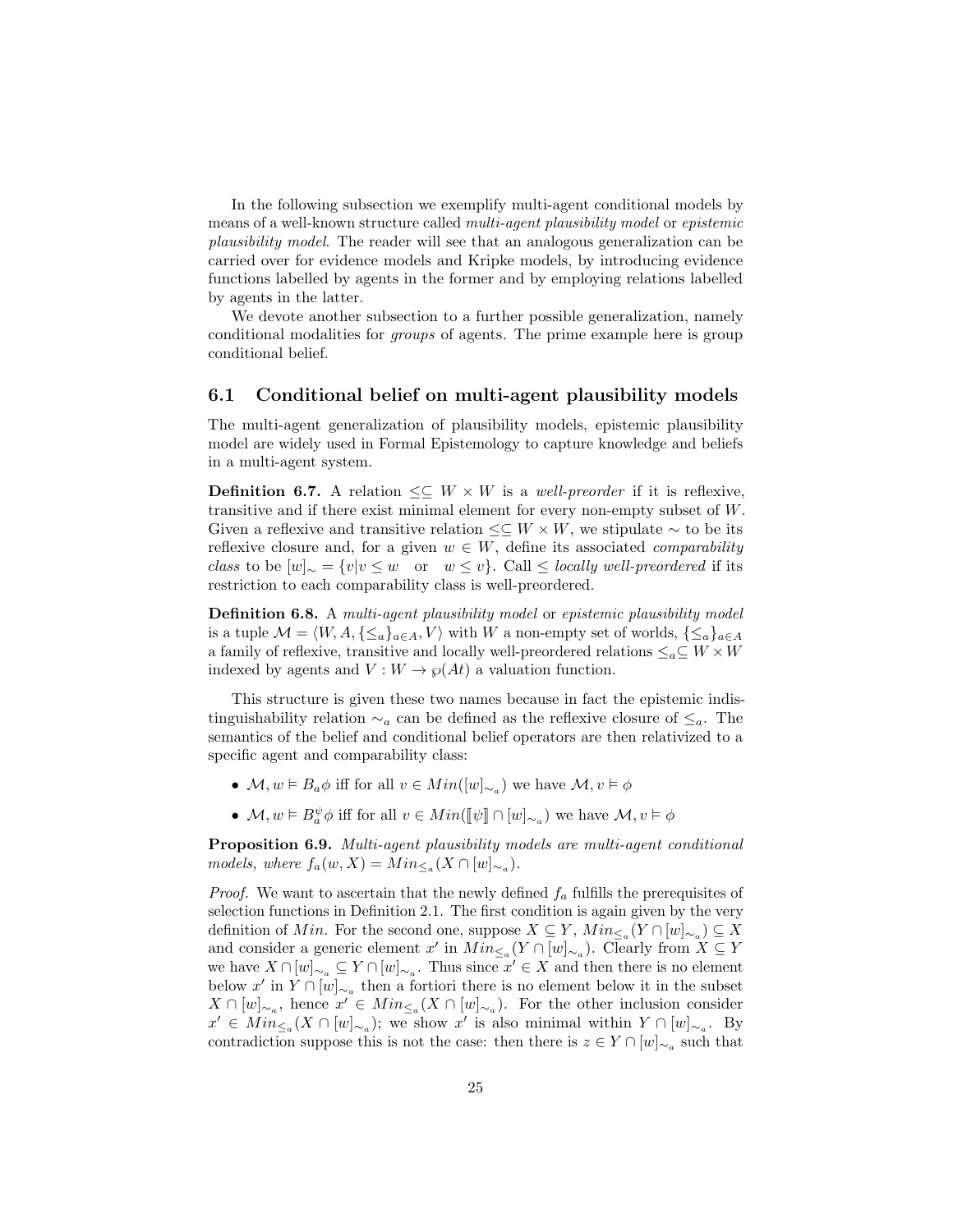$z <sub>a</sub> x'$ . Since  $\leq_a$  is locally well-preordered, there must be a minimal element  $z' \in$  $Min_{\leq_a}(Y\cap [w]_{\sim_a})$  such that  $z'\leq_a z$ ; but by assumption  $Min_{\leq_a}(Y\cap [w]_{\sim_a})\subseteq X$ , hence  $z' \in X$ . This gives us a  $z \in X \cap [w]_{\sim_a}$  such that  $z' \leq_a x'$ , contradicting the fact that  $x'$  is minimal in  $X \cap [w]_{\sim_a}$ .  $\Box$ 

Now that this step is secured, we can reproduce the reasoning of Section 3 to obtain a definition of multi-agent CB-bisimulation (clearly this latter definition will have to impose the same requirements on all the  $f_a$ 's).

**Definition 6.10.** Given two multi-agent plausibility models  $\mathcal{M}_1$  and  $\mathcal{M}_2$ , a multi-agent plausibility CB-bisimulation is a non-empty relation  $Z \subseteq W_1 \times W_2$ such that if  $(w, w') \in Z$  then

- for all  $p \in At, p \in V(w)$  iff  $p \in V(w'),$
- for all  $X \subseteq W$  and  $X' \subseteq W'$  such that  $R[X] \subseteq X'$  and  $R^{-1}[X'] \subseteq X$  we have that for every a and  $x \in f_a(w, X) = Min_{\leq_a} (X \cap [w]_{\sim_a})$  then there exists a  $y \in f'_a(w, X) = Min_{\leq'_a} (X' \cap [w]_{\sim_a})$  such that  $(x, y) \in Z$ , and viceversa (where  $\leq'_a$  is the relation associated to a in  $\mathcal{M}_2$ ).

The results on the correspondence between bisimilarity and modal equivalence, closure under union and closure under relational compositions do carry over to this setting. One direction holds by a straightforward generalization of the single agent case.

Theorem 6.11 (Bisimilarity entails modal equivalence). Given two multi-agent plausibility models  $\mathcal{M}_1$  and  $\mathcal{M}_2$ , if  $(w, w') \in Z \subseteq W_1 \times W_2$ , where Z is a multi-agent plausibility CB-bisimulation, then  $w$  and  $w'$  are modally equivalent.

The converse can even be generalized to (pre)image finite models.

**Definition 6.12.** A multi-agent plausibility model  $M$  is *image finite* if every world has finitely many successors. It is *(pre)image finite* if every world has finitely many successors and finitely many predecessors.

An immediate consequence is that in (pre)image-finite multi-agent plausibility models each information cell  $[w]_{\sim_a}$  is finite.

**Theorem 6.13** (Modal equivalence entails bisimilarity on finite models). For any two (pre)image-finite multi-agent plausibility models  $\mathcal{M}_1$  and  $\mathcal{M}_2$ , if w and  $w'$  are modally equivalent then  $(w, w') \in Z \subseteq W_1 \times W_2$ , where Z is a multi-agent plausibility CB-bisimulation.

*Proof.* Supposing  $w$  and  $w'$  are modally equivalent, we want to show that modal equivalence (we call it  $Z$  for short) is a multi-agent plausibility CBbisimulation. Suppose it is not: then there are  $X \subseteq W$  and  $X' \subseteq W'$  satisfying the requirements, an agent a and  $x \in Min_{\leq_a} (X \cap [w]_{\sim_a})$  such that for all  $y \in Min_{\leq a} (X' \cap [w']_{\sim_a})$  we have  $(x, y) \notin Z$ . Since the information cells are finite, both  $X \cap [w]_{\sim_a}$  and  $X' \cap [w']_{\sim_a}$  will be finite. We can then repeat the reasoning of Theorem 2.4, considering partitions on  $[w]_{\sim_a}$  and  $[w']_{\sim_a}$  and so on. In fact, the latter sets play the part of finite models in this proof.  $\Box$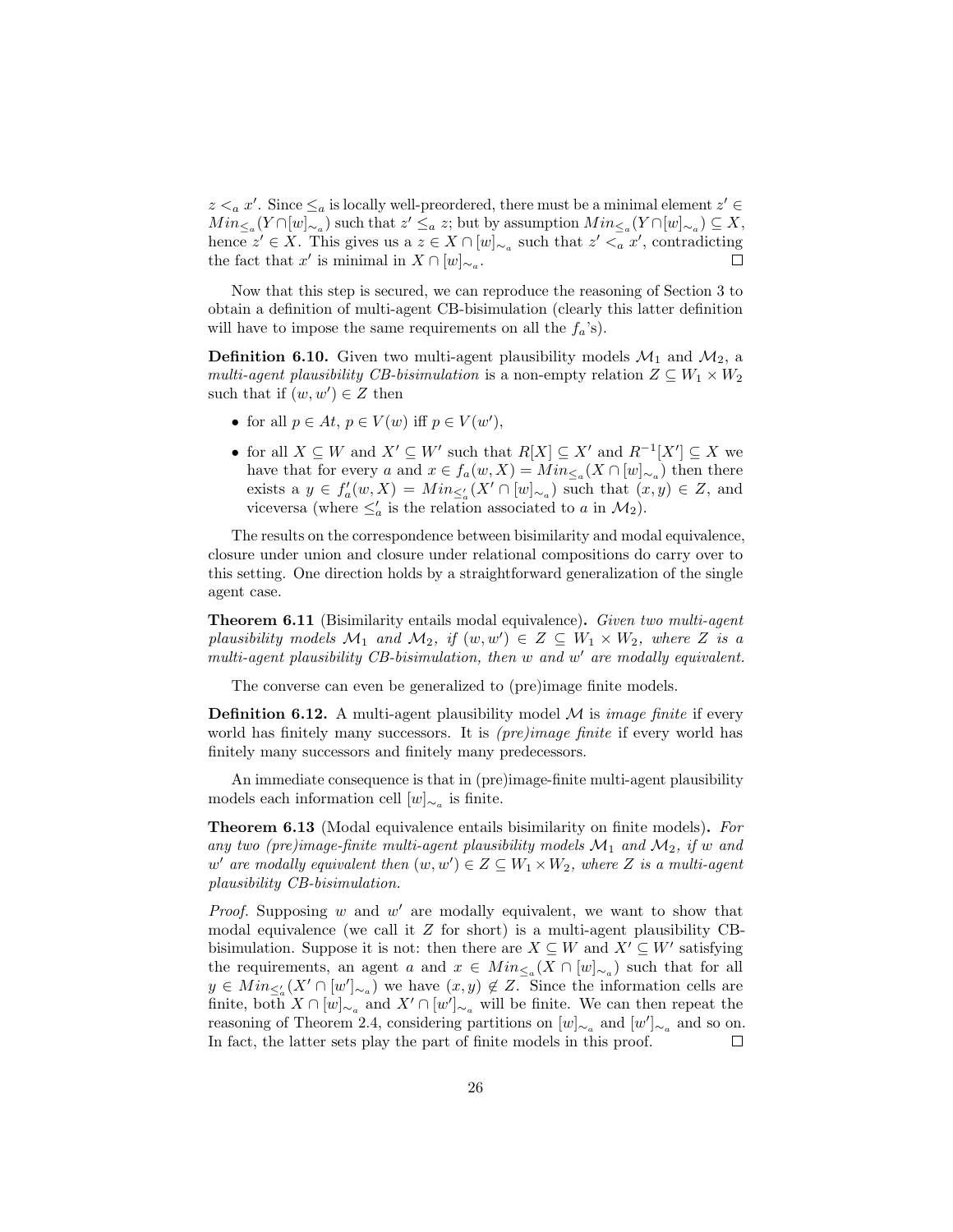Proposition 6.14. Multi-agent plausibility CB-bisimulations are closed under arbitrary unions and under relational compositions.

Proof. Follows from the fact that multi-agent plausibility models are grounded, as  $f_a(w, \{x\})$  is equal to  $\{x\}$  for all a.  $\Box$ 

#### 6.2 Group beliefs

As a further question pertaining to the multi-agent realm, we may ask whether this approach suggests how to handle group beliefs, that is, beliefs of a given group of agents. Contrary to knowledge, beliefs of different agents may be mutually inconsistent and thus the problem of aggregating different agents' beliefs into a consistent set is in general non trivial. We display one solution and sketch another, arguing that they are all amenable to the analysis that we showcased in the previous sections.

In the setting of multi-agent plausibility models, one may want to regard the procedure of belief aggregation as a function  $F$  that receives the plausibility orderings  $\{\leq_b\}_{b\in G}$  of the agents as inputs and returns as output a single plausibility ordering  $F(G) = \leq_G$  for the group.<sup>7</sup>

**Definition 6.15.** Given a set W, call  $\Sigma$  the set of binary relations on W that are reflexive and transitive.

**Definition 6.16.** Given a set of agents  $G \subseteq A$ , define  $\sim_G = \bigcap_{b \in G} \sim_b$ , the intersection of the equivalence relations of the agents in the group.

**Definition 6.17.** A group plausibility model is a tuple  $\mathcal{M} = \langle W, A, \{\leq_a\}_{a \in A}, V, F\rangle$ such that  $\mathcal{M} = \langle W, A, \{\leq_a\}_{a \in A}, V \rangle$  is a multi-agent plausibility model and  $F: \wp(A) \to \Sigma$  is a function called *doxastic aggregation function* such that:

- for all  $a \in A$ ,  $F({a}) = \leq_a$
- for all  $G \subseteq A$ ,  $F(G)$  is locally well-preordered with respect to  $\sim_G$ .

Some concrete proposals for protocols tailored to belief merge were put forward in [7]. The choice of the aggregator  $F$  is natural in some special settings, for example when we assume that the plausibility orderings of the agents all originate from a "common prior" ordering  $\leq$ , that is, each agent's plausibility is just the restriction of  $\leq$  to her information cells. This kind of assumption is common in situations where we assume a fixed and objective notion of rationality that dictates the 'objective' plausibility ordering  $\leq$  of a set of possible worlds.<sup>8</sup> This assumption allows us to intersect the information cells of the agents in the group B and calculate the resulting group plausibility  $\leq_G$  with no obstacle of

<sup>7</sup>This procedure bears some similarities with the aggregation of preferences studied by Social Choice Theory, although typically in that context preferences are assumed to be linear orders. See [17] for a classic primer in Social Choice Theory.

<sup>8</sup>See [4] for a notable example in Game Theory and [13] for a recent application of this idea to plausibility orderings.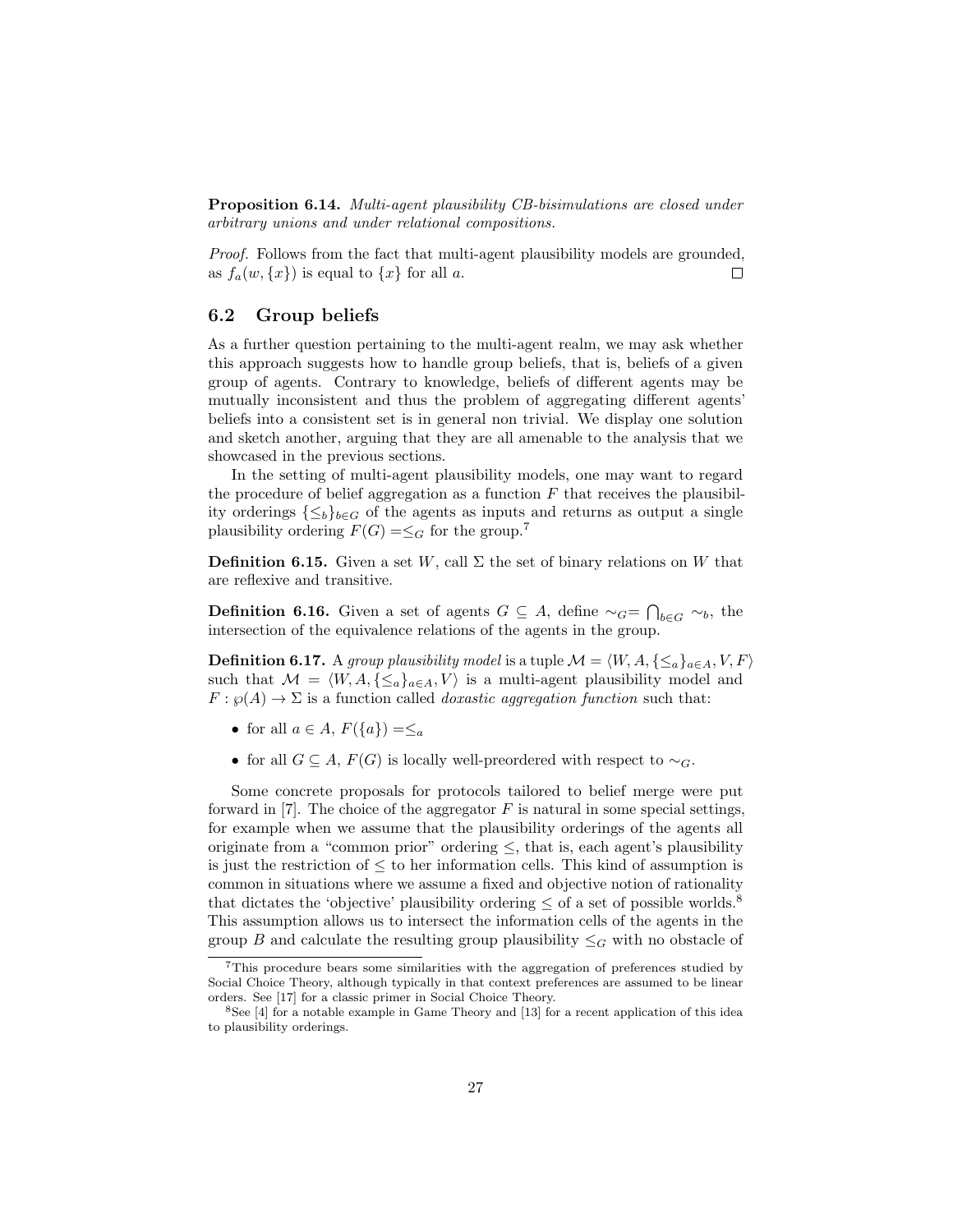inconsistent beliefs. Thus in this particular case  $F(G)$  is just given by intersecting the plausibility orderings of the agents in the group.

Once  $F$  is fixed, the beliefs of the group are then computed from the plausibility ordering  $F(G) = \leq_G$  with the usual semantics in terms of minimal elements:

- $\mathcal{M}, w \models B_G \phi$  iff for all  $v \in Min_{\leq G}(W)$  we have  $\mathcal{M}, v \models \phi$
- $M, w \models B_G^{\psi} \phi$  iff for all  $v \in Min_{\leq G}([\![\psi]\!])$  we have  $M, v \models \phi$

We do not dwell on the properties that such an aggregator  $F$  should have, but point out that, as long as the semantics of group beliefs is given in the customary way from the new relation  $\leq_G$ , our analysis of the notion of bisimulation can be extended to cover this case.

Observation 6.18. Group plausibility models are multi-agent plausibility models.

*Proof.* Given a group plausibility model relative to a set of agents A, define a multi-agent plausibility model based on the set of agents  $\wp(A)$ . This is possible due to the protocol  $F$ , which provides a legitimate plausibility ordering for each  $G \subseteq A$ .  $\Box$ 

Combining this observation with Proposition 6.9 we immediately obtain for group plausibility models all the results mentioned in the previous subsection.

Another possibility is to use a multi-agent version of evidence models, where each agents has a different set of evidences available at each world. To obtain the group beliefs for the group  $G \subseteq A$  we first compute the evidence available to  $G$  at  $w$ , simply taking the union of all the evidences possessed by the agents in  $G$ at w:  $E_G(w) = \bigcup_{a \in G} E_a(w)$ . The beliefs of the group G can then be computed from  $E_G$  using scenarios as in Section 4. Since the information to define  $E_G$ is already contained in a multi-agent evidence model and the semantics of the belief operator is of the same kind, this extension still falls within the scope of our approach.

### 7 Related work

We begin by mentioning a conditional modality that does not fall under the scope of our framework, relevant implication. The proponents of this connective intend to overcome the counterintuitive properties of material implication by a notion of entailment that consider the relevance of the antecedent with respect to the consequent. This particular kind of entailment, that we will denote with  $\phi \Rightarrow \psi$  is interpreted on ternary relations with a semantics going back at least to [19].

$$
\mathcal{M}, w \models \phi \Rightarrow \psi \text{ iff } \forall v, v' \mathcal{M}, v \models \phi \text{ and } (w, v, v') \in R \text{ entail } \mathcal{M}, v' \models \psi.
$$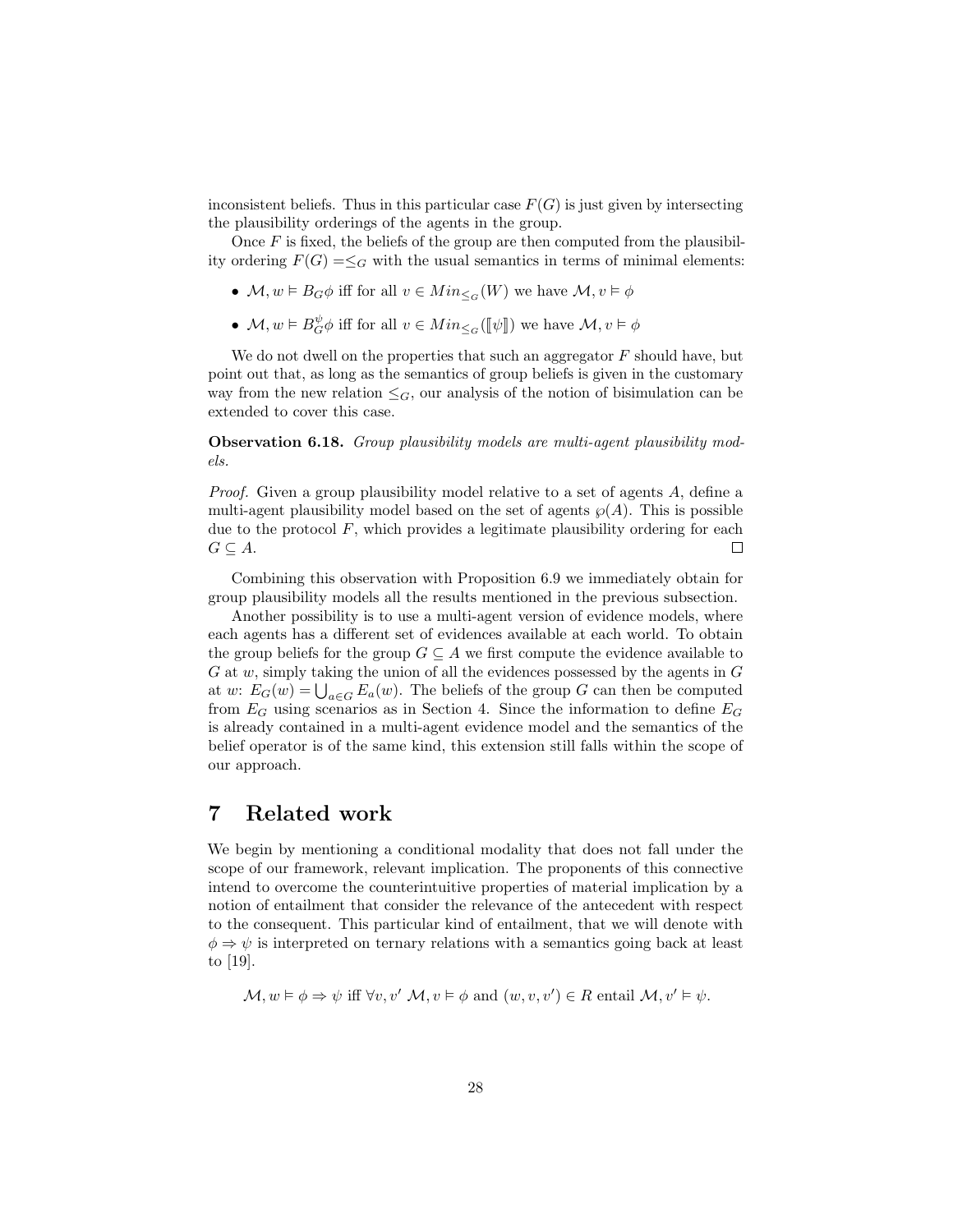A possible selection function for this conditional modality could be

$$
f(w, X) = \{v' | \exists v(w, v, v') \in R, v \in X\}
$$

It is not hard to see, however, that such a selection function fails to satisfy the first requirement on conditional models: there is nothing in the definition of  $f(w, X)$  to ensure that  $v' \in X$ . This observation aligns with the intentions of the advocates of relevant implications, who contemplate the possibility of  $p \Rightarrow p$ failing at some worlds.

Another notion of bisimulation for conditional belief on multi-agent plausibility models is given in [3]. In said paper the authors prove the correspondence between bisimilarity and modal equivalence, respectively for the languages containing conditional belief and knowledge, safe belief and knowledge, degrees of belief and knowledge. The approach put forward in this paper has the following two distinctive features. First, the bisimulation for conditional belief stems from a general analysis of conditional modalities and it is not tied to a specific model or operator. As we have showed, despite the level of generality the proofs are still relatively simple and transparent. Second, the notion of bisimulation for conditional belief offered here is modular, in the sense that it can be merged with other conditions when we consider languages with additional operators. In contrast, some results in the aforementioned paper depend crucially on the existence of the knowledge operator.<sup>9</sup>

A notion of bisimulation containing a quantification over subsets has been proposed originally in [15], adapted in [26] to epistemic lottery models and later again reshaped to work in the context of epistemic neighborhood models in [25]. Such bisimulations were introduced to deal with probabilities and weights, not conditional modalities. The main difference with the present approach lies in the structure of the quantification. In our case the zig and zag conditions both share the same preconditions, a universal quantification over pairs of subsets satisfying certain prerequisites. In the aforementioned papers each direction has a ∀∃ quantification, stating that for each subset in the first model (usually within the current information cell) there exists a subset in the second model fulfilling certain properties. The connection between these different notions will be subject of further work.

### 8 Conclusion and further work

We have given a general definition of bisimulation for conditional modalities interpreted on selection functions and proved a HM result, closure under unions and closure under relational composition. To highlight the generality of this framework we have considered a series of examples. First, we described how to specialize the HM result to the case of the unconditional modalities. Second, we argued that our models encompass both Grove's sphere models and Gabbay's

<sup>9</sup>Conversely, the undefinability result of Proposition 3.10 does not hold if we take knowledge into account, that is, we restrict the scope of belief to the current information cell.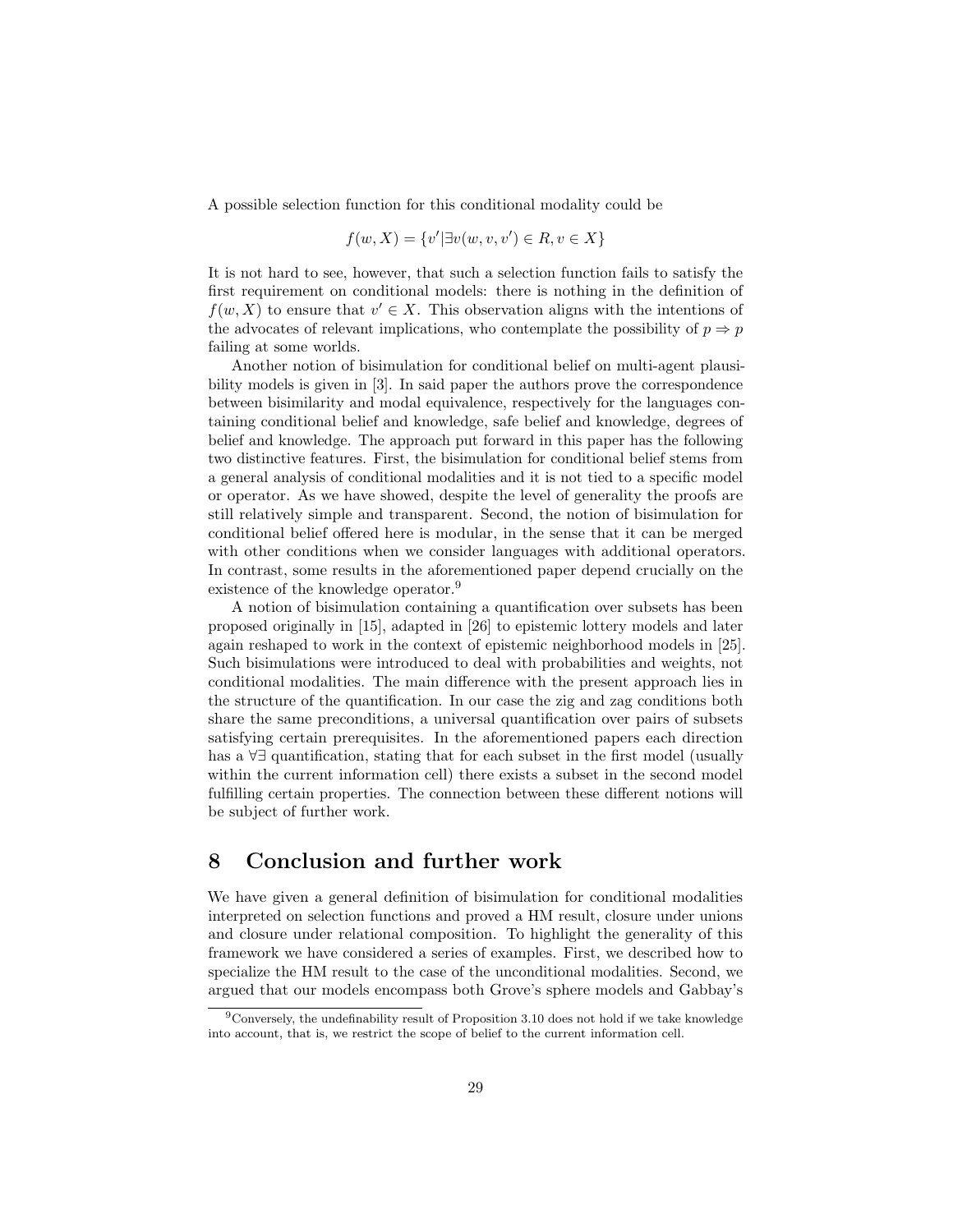models for non-monotonic reasoning. Third, we have shown how this approach provides a solid definition of bisimulation for conditional belief, remarking how such notion abstracts away from standard belief in a coherent way across semantics. Fourth, we treated another conditional operator, relativized common knowledge, underlining how the same results still hold for a different modality with a different semantics. Finally, we showed the flexibility of the approach by generalizing it to multi-agent systems, on one hand encompassing the case of multi-agent plausibility models and on the other hand suggesting how to cover group conditional belief.

The first open question along this line of enquiry concerns infinite models: does modal equivalence entail bisimilarity on some infinite conditional models? We have seen an example of how, in the case of multi-agent plausibility models, the particular structure of the model can determine this answer, but we do not have an answer in the general case yet. We may furthermore ask how many 'classical' results of the model theory for basic modal logic we can we obtain in the setting of conditional modalities. One natural example would be a version of the Van Benthem characterization theorem.

Another group of question arises from considering the new notion of bisimulation from a category-theoretic point of view. From this perspective bisimulations (or simulations, if we drop the viceversa condition) can be regarded as the arrows for a suitable category of models, e.g. the category of plausibility models and plausibility CB-bisimulations. The closure under relational composition, together with the obvious fact that the identity relation is itself such a bisimulation, ensures that the conditions of a category are met. This enables a comparison between categories of models, for example between evidence and plausibility models, allowing for a systematic study of what has been called tracking [21], namely the matching of corresponding information dynamics in different classes of models.

## References

- [1] Mikkel Birkegaard Andersen, Thomas Bolander, and Martin Holm Jensen. Don't plan for the unexpected: Planning based on plausibility models. Logique et Analyse, 1(1), 2014.
- [2] Mikkel Birkegaard Andersen, Thomas Bolander, Hans van Ditmarsch, and Martin Holm Jensen. Bisimulation for single-agent plausibility models. In Stephen Cranefield and Abhaya Nayak, editors, AI 2013: Advances in Artificial Intelligence, volume 8272 of Lecture Notes in Computer Science, pages 277–288. Springer International Publishing, 2013.
- [3] Mikkel Birkegaard Andersen, Thomas Bolander, Hans van Ditmarsch, and Martin Holm Jensen. Bisimulation and expressivity for conditional belief, degrees of belief, and safe belief. Synthese, Forthcoming.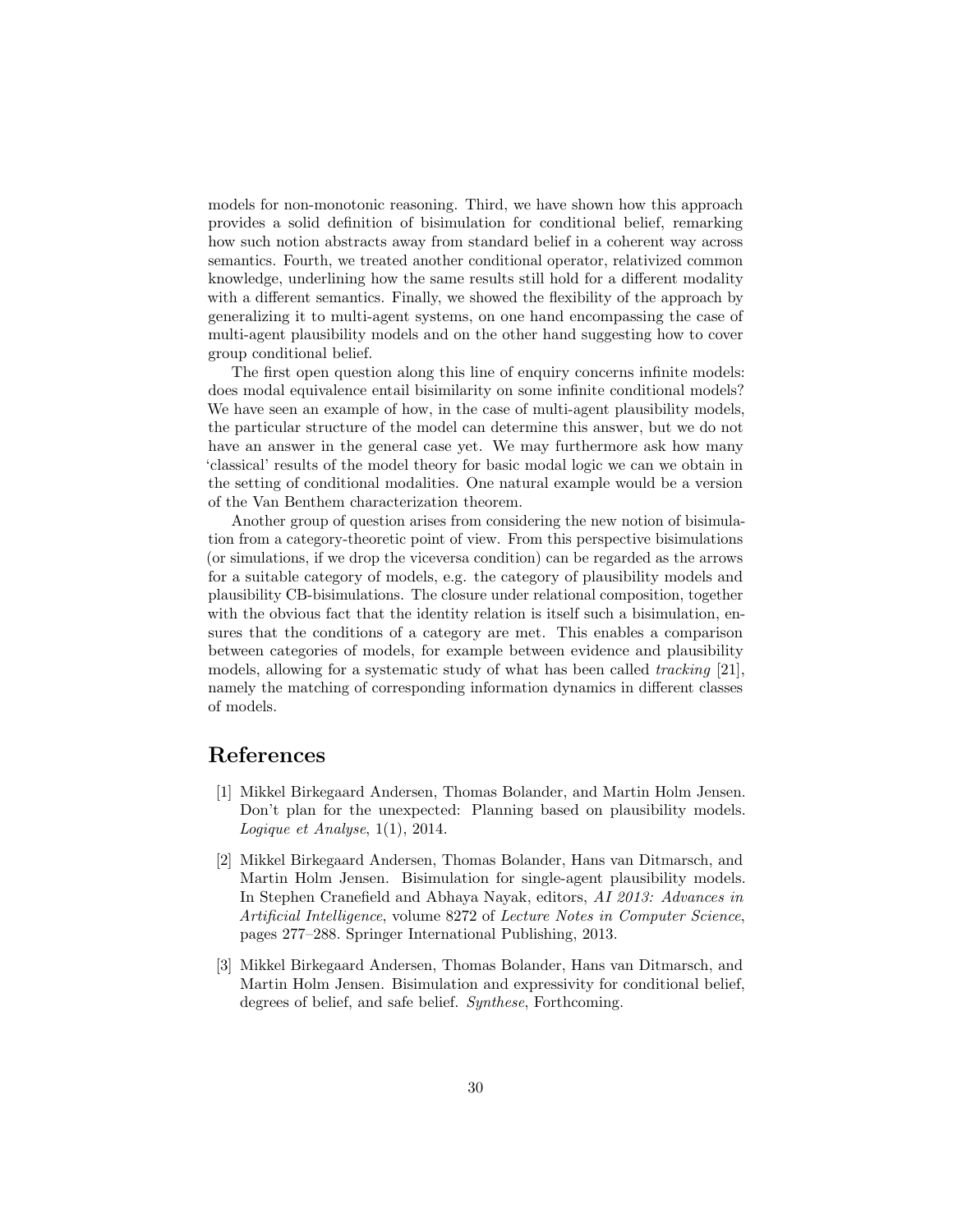- [4] Robert J Aumann. Agreeing to disagree. The annals of statistics, pages 1236–1239, 1976.
- [5] Alexandru Baltag and Sonja Smets. Conditional doxastic models: A qualitative approach to dynamic belief revision. Electronic Notes in Theoretical Computer Science, 165:5–21, 2006.
- [6] Alexandru Baltag and Sonja Smets. A qualitative theory of dynamic interactive belief revision. In M. Woolridge G. Bonanno, W. van der Hoek, editor, Texts in Logic and Games, volume 3, pages 9–58. Amsterdam University Press, 2008.
- [7] Alexandru Baltag and Sonja Smets. Protocols for belief merge: Reaching agreement via communication. Logic Journal of IGPL, page jzs049, 2013.
- [8] Patrick Blackburn, Maarten De Rijke, and Yde Venema. Modal Logic, volume 53. Cambridge University Press, 2002.
- [9] Brian F Chellas. Basic conditional logic. Journal of philosophical logic, 4(2):133–153, 1975.
- [10] Lorenz Demey. Some remarks on the model theory of epistemic plausibility models. Journal of Applied Non-Classical Logics, 21(3-4):375–395, 2011.
- [11] Lorenz Demey. Looking for the right notion of epistemic plausibility model. Logic, Philosophy and History of Science in Belgium II. Proceedings of the Young Researchers Days 2010, pages 73–78, 2012.
- [12] Dov M Gabbay. Theoretical foundations for non-monotonic reasoning in expert systems. Springer, 1985.
- [13] Roosmarijn Goldbach. Modelling Democratic Deliberation. Master thesis, ILLC, 2015.
- [14] Adam Grove. Two modellings for theory change. Journal of philosophical logic, 17(2):157–170, 1988.
- [15] Barteld Pieter Kooi. Knowledge, chance, and change. PhD thesis, Groningen University, 2003.
- [16] David Lewis. Counterfactuals. Harvard University Press, 1973.
- [17] Amartya K. Sen. Social choice theory. In K. J. Arrow and M. D. Intriligator, editors, Handbook of Mathematical Economics, volume 3. North-Holland, 1986.
- [18] Robert C Stalnaker. A theory of conditionals. In N. Rescher, editor, Studies in logical theory. Blackwell, Oxford, 1968.
- [19] Alasdair Urquhart. Semantics for relevant logics. The Journal of Symbolic Logic, 37(01):159–169, 1972.